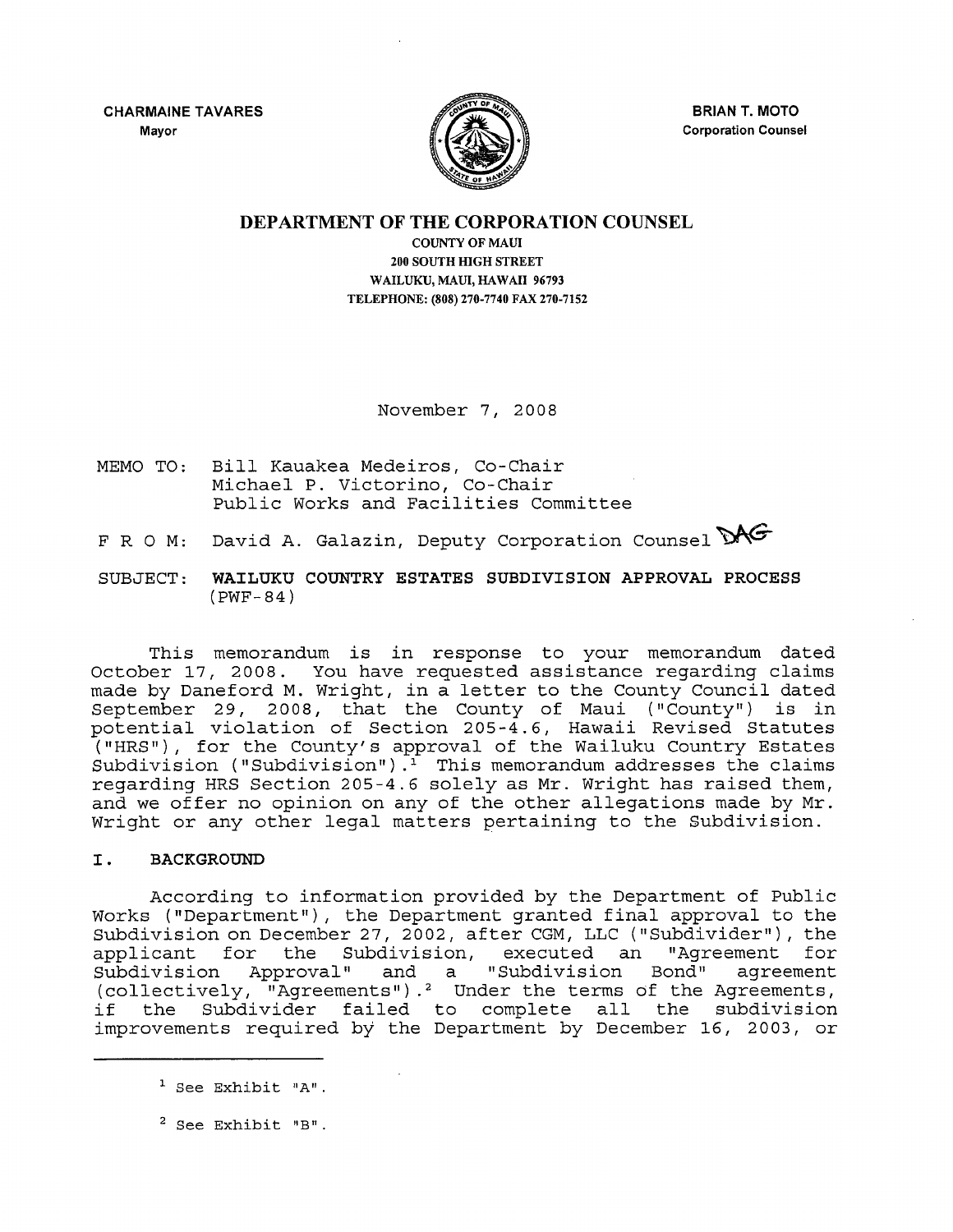(

such extension as might be granted by the County, the County might complete the improvements and recover costs incurred from the bond and the Subdivider.

Since the execution of the Agreements, the Subdivider has not completed all of the improvements. The Department has granted the Subdivider an extension to complete the remaining improvements by December 31, 2008.

Mr. Wright's letter raised <sup>a</sup> number of allegations regarding the Subdivision, some of which are beyond the scope of this memorandum. Concerning HRS Section 205-4.6, Mr. Wright states, in relevant part:

By the County Of [sic] Maui's failure not to do their *[sic]* fiduciary duty and the developers *[sic]* failure not to meet all stipulations and requirements set forth in the bond and contractual documents, the County has nullified the final subdivision approval due to breach of contract and bond by the developers *[sic]* failure to meet the stipulations and requirements for final subdivision approval, *[sic]* It is now the counties *[sic]* lawful duty to implement and enforce HRS 205-4.6 or the county will be in violation of state law and can be fined 10,000.00 dollars or more if violation continues *[sic] .* .. By enforcing HRS 205-4.6 which is the law due  $[sic]$ . . . By enforcing HRS 205-4.6 which is the law due<br>to the breach of contractual stipulations and requirement agreements that the developer failed to do to obtain<br>final subdivision approval [sic]. The County will then final subdivision approval [sic]. be in compliance with HRS 205-4.6 which was established and implemented from 06/2003, *[sic]*

In summary, Mr. Wright alleges that, because the Subdivider has not yet completed the Subdivision improvements, the Subdivision's final approval is now void under contract law, and, before the Department can grant final approval to the Subdivision again, the Department must ensure that there are no private restrictions limiting or prohibiting agricultural activities on any portion of the Subdivision classified as agricultural lands, pursuant to HRS Section 205-4.6.

### **II. HRS SECTION 205-4.6 APPLIES ONLY TO LAND CONVEYANCES RECORDED AFTER JULY 8,** 2003

HRS Section 205-4.6 states, in its entirety:

**Private restrictions on agricultural uses and activities; not allowed.** Agricultural uses and activities as defined in sections  $205-2$  (d) and  $205-4.5$  (a)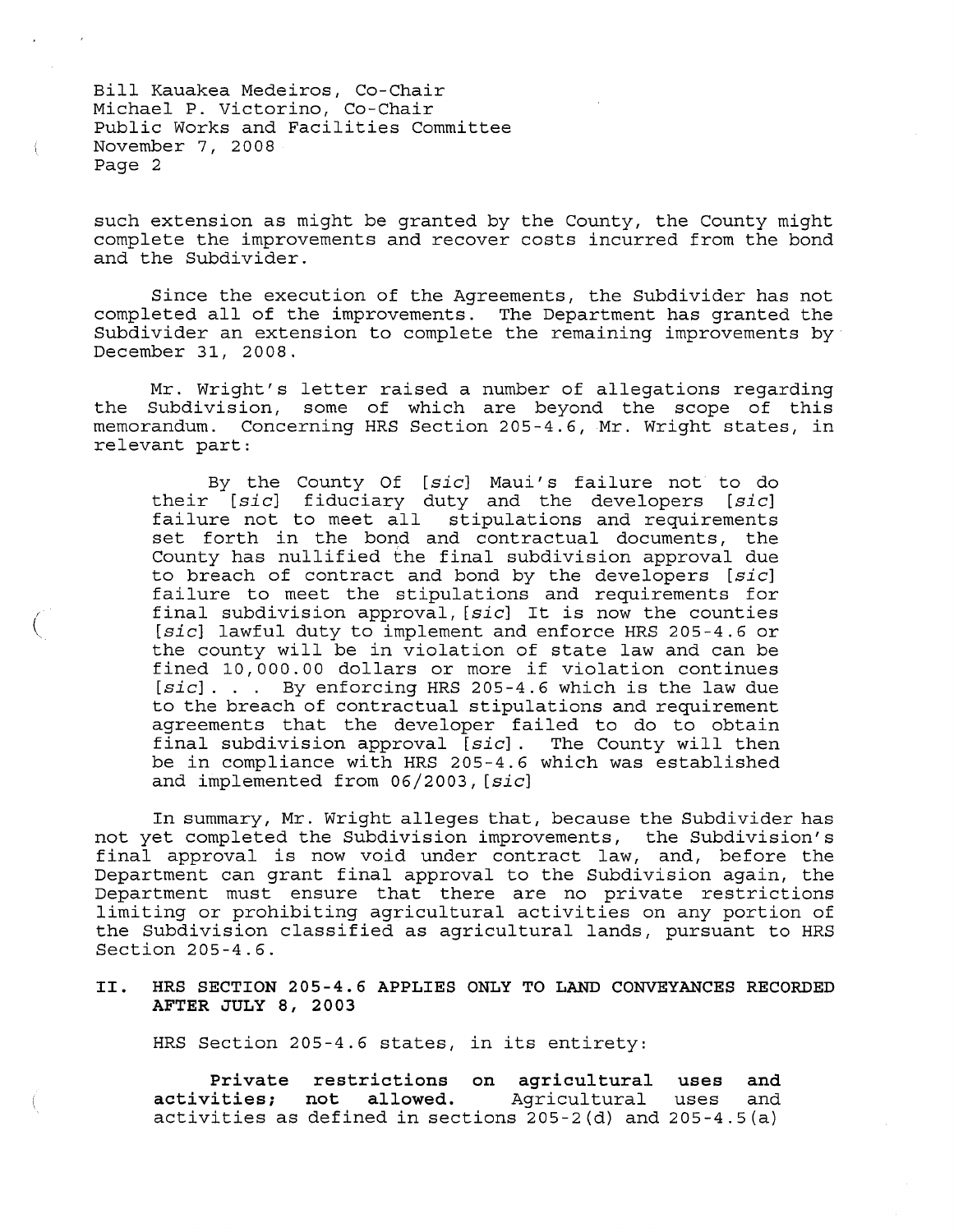(

on lands classified as agricultural shall not be restricted by any private agreement contained in any deed, agreement of sale, or other conveyance of land recorded in the bureau of conveyances after July 8, 2003, that subject such agricultural lands to any servitude, including but not limited to covenants, easements, or equitable and reciprocal negative servitudes. Any such private restriction limiting or prohibiting agricultural use or activity shall be voidable, subject to special restrictions enacted by the county ordinance pursuant to section 46-4; except that restrictions taken to protect environmental or cultural resources, agricultural leases, utility easements, and access easements shall not be subject to this section.

For purposes of this section, "agricultural leases" means leases where the leased land is primarily utilized for purposes set forth in Section 205-4.5(a).

This statute was not yet enacted when the Department granted the Subdivision final approval in 2002. By its own terms, HRS Section 205-4.6 applies only to agreements and deeds recorded after July 8, 2003. The Declaration of Covenants, Conditions, and Restrictions pertaining to the Subdivision was recorded in the Bureau of Conveyances on February 27, 2003, and, therefore, is not subject to HRS Section 205-4.6.

### **III. EVEN IF HRS SECTION 205-4.6 WERE APPLICABLE TO THE SUBDIVISION, HRS SECTION 205-4.6 PROVIDES THAT AGRICULTURAL RESTRICTIONS ARE VOIDABLE, NOT VOID**

Even assuming, for the sake of argument, that HRS Section 205- 4.6 applied in this instance, the statute provides that an impermissible restriction on agricultural uses or activities is "voidable". Black's Law Dictionary (8<sup>th</sup> Edition, 2004) defines "voidable" as:

**voidable, adj.** Valid until annulled; esp., (of <sup>a</sup> contract) capable of being affirmed or rejected at the option of one of the parties. This term describes a valid act that may be voided rather than an invalid act that may be ratified.

HRS Section 205-4.6, if applicable to <sup>a</sup> lot in the Subdivision, would allow the lot owner to have such agricultural restrictions voided, but the statute would not automatically void those restrictions absent some legal action by <sup>a</sup> party with standing to assert such action.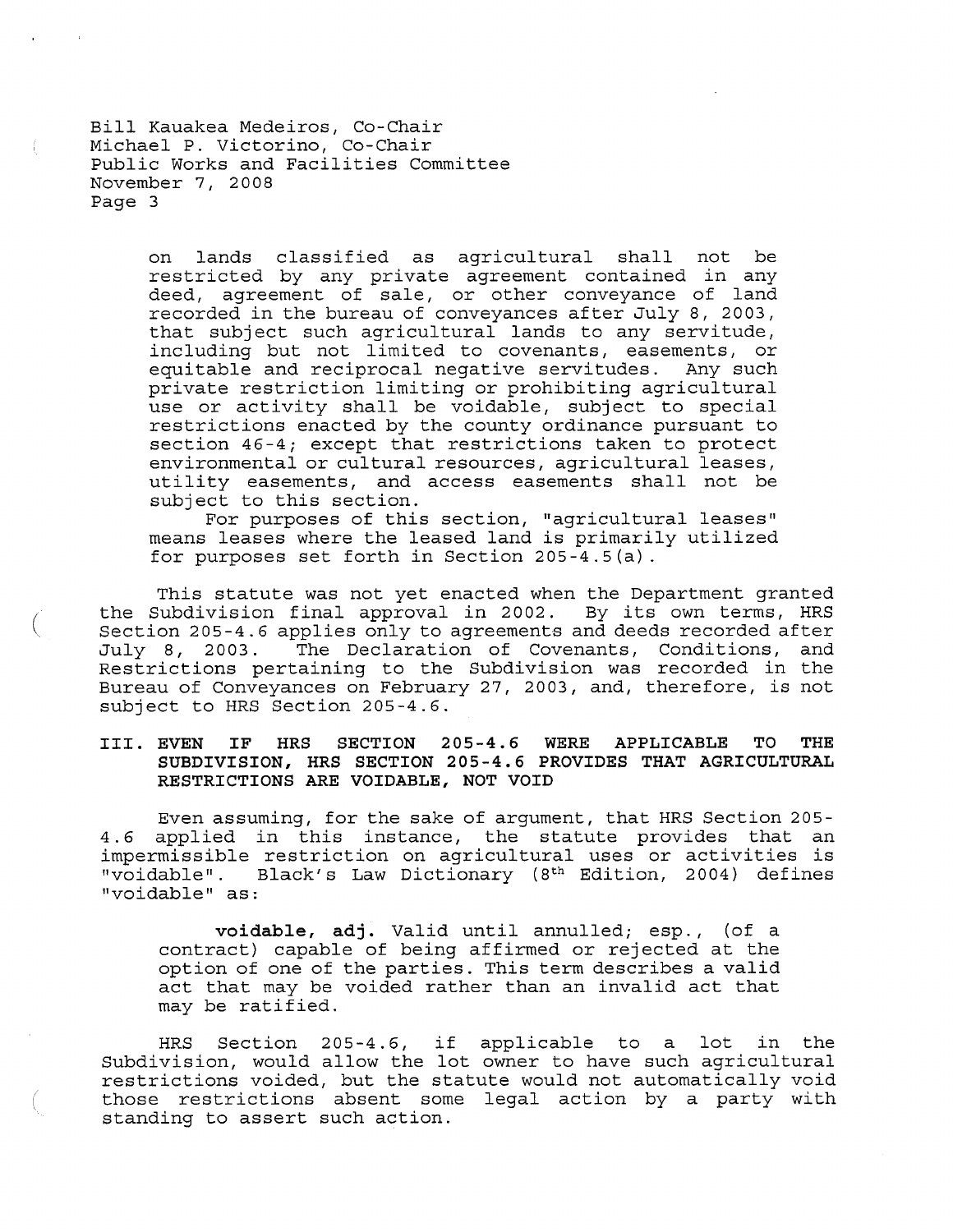$\big($ 

### **IV. THE DEPARTMENT'S SUBDIVISION APPROVAL PROCESS IS AN IMPLEMENTATION OF LOCAL LAW, AND NOT MERELY A CONTRACTUAL ARRANGEMENT**

Section 8-5.3, Revised Charter of the County of Maui (1983), as amended ("Charter"), reads, in part:

Powers, Duties, and Functions. The director of public works shall:

2. Approve proposed subdivision plans, which are in conformity with the subdivision ordinance.

Sections 18.20.190 and 18.20.200, Maui County Code ("MCC") read as follows:

**18.20.190 Final approval prior to completion of construction.** A subdivider may secure final approval prior to completion of construction by entering into an agreement with the county, signed by the director and the department of public works and/or board of water supply wherein the subdivider agrees to make, install and complete all required improvements within <sup>a</sup> specified time (not to exceed one year) and file with the county <sup>a</sup> surety bond or other security as specified in this chapter, to assure the county the actual construction and installation of the improvements shown on the approved construction drawings specifications. shall, after the execution and acceptance of the agreement and bond, grant approval of the final plat. The subdivider may then proceed to record the final plat and sell the lots or transfer any interest therein prior to completion of said improvements.

### **18.20.200 Completion of construction--Agreement.**

A. The owner or owners of the subdivision shall submit an agreement to the director who shall refer the document to the county attorney for approval as to form and legality. The agreement shall specify that the subdivider shall complete all improvements and utilities to the satisfaction of the director of public works and/or the board of water supply, and shall provide that if the subdivider shall fail to so complete such work or any portion thereof within the time specified or such extension of time under specified conditions or for the termination of the agreement and upon a reversion of the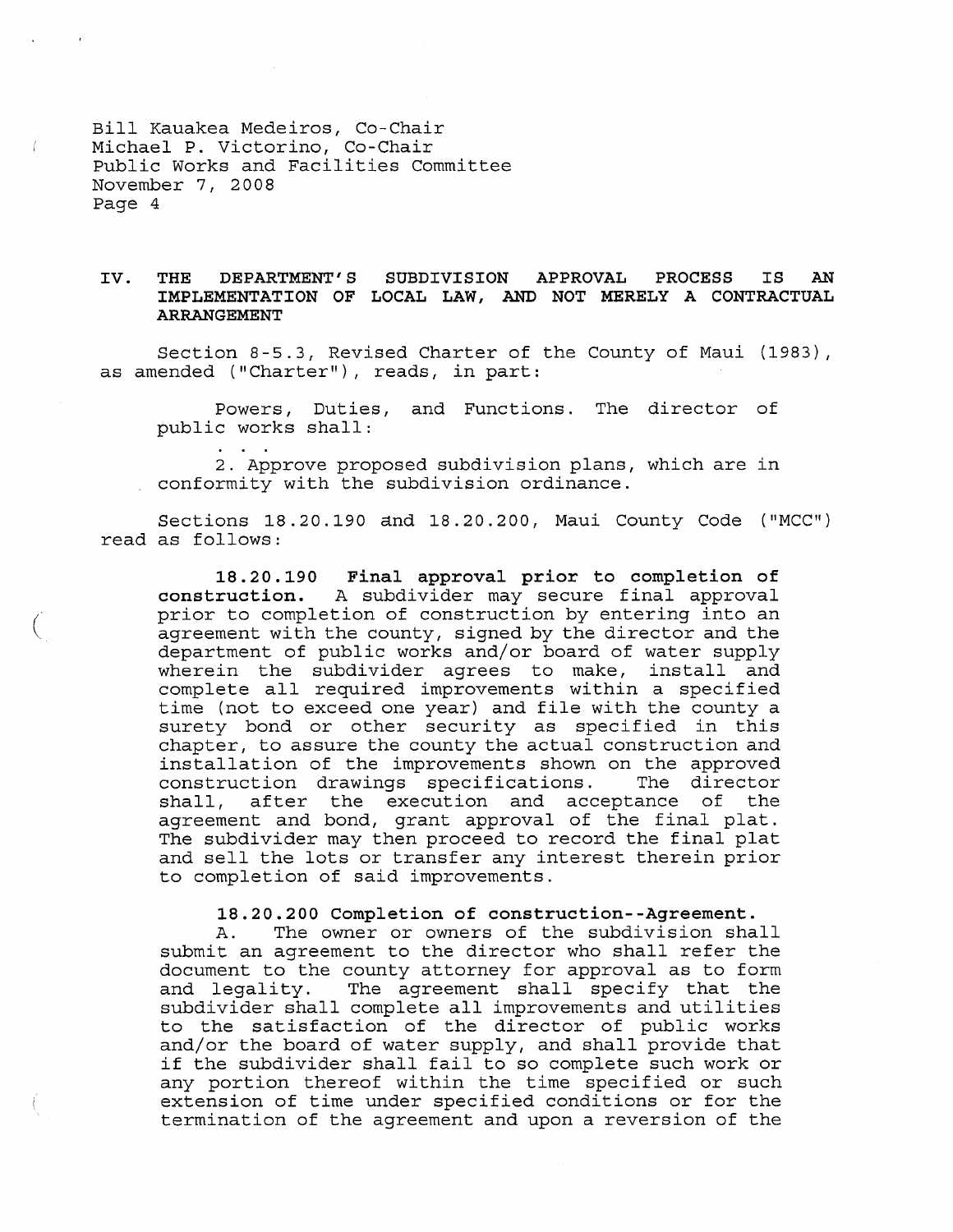> subdivision or part thereof to its original acreage, the department of public works and/or the board of water supply may complete the same and recover the full cost and expense thereof from the subdivider.<br>B. This agreement shall allow par

> This agreement shall allow partial acceptance of improvements and partial release of surety where the director is satisfied that the public interest is not prejudiced thereby.

Section 8-5.3(2) of the Charter states that the Director of Public Works ("Director") *"shall* . . . *approve"* (emphasis added) a subdivision that is in conformity with the subdivision ordinance (Title 18, MCC). MCC Section 18.20.190 likewise says that the Director *"shall* . . . *grant approval"* (emphasis added) of the final subdivision plat after the subdivision applicant executes an approved agreement and bond. The Subdivider executed the Agreements, which were approved as to form and legality by this<br>office. Consequently, the Director approved the Subdivision Consequently, the Director approved the Subdivision pursuant to the Charter and Title 18, MCC.

Under MCC Section 18.20.200, and the terms of the Agreements, if the Subdivider fails to complete the required improvements within the time allotted, the County's recourse is to cause the improvements to be completed and recover the costs thereof from the bond and the Subdivider. MCC Section 18.20.200 does not provide for the revocation of final subdivision approval if <sup>a</sup> subdivider fails to complete required improvements. MCC Section 18.20.200(B)<br>does allow the Director to approve partial acceptance of does allow the Director to approve partial acceptance of improvements and partial release of surety where the Director is satisfied that the public interest is not prejudiced thereby.

APPROVED FOR TRANSMITTAL:

Τ. MOTO

<del>Cor</del>poration Counsel S:\ALL\DAG\Council\Re D wright PWF comments 11-7-0B.wpd

cc: Milton M. Arakawa, Director of Public Works Ralph M. Nagamine, Development Services Administration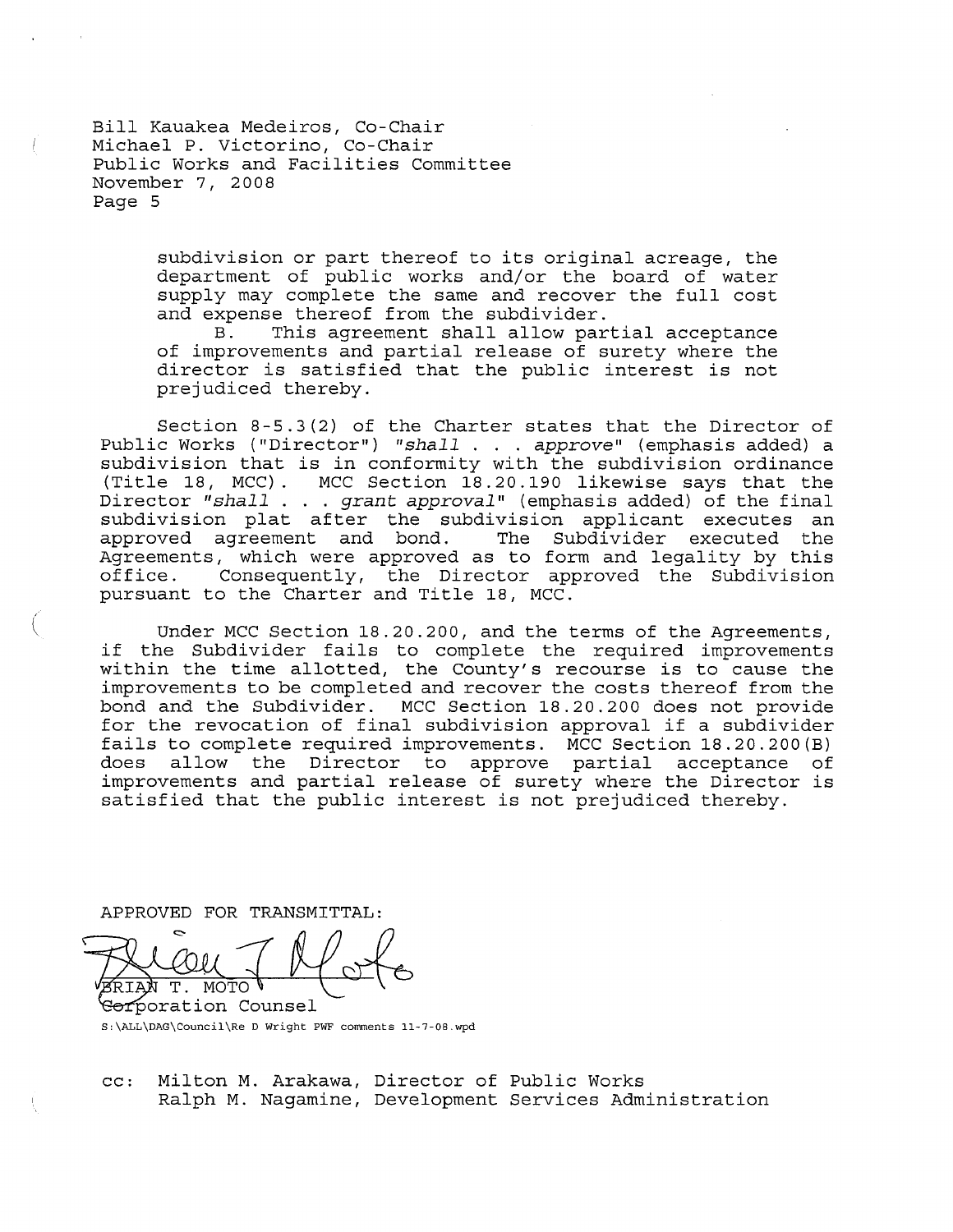Daneford M. Wright

1970 Punohala Rd. Walluku, Hawali 96793 Phone (808) 385-7148 --------------------------------------------

September 29, 2008

County Council of Maui 250 South High Street Wailuku, Maui, Hawaii 96793

Dear Council Members,

(

This letter is to help inform the council of the issues at Wailuku Country Estates as well as the proper solutions according to law. The following will fist be the issues: The County has a fiduciary duty to the home owners, which has been breached by releasing the 20,800,000.00 dollar bond. This bond was released according to a letter from public works on 10/25/04 and a bond for 1,250,000.00 was established for the retention basin off site. The stipulations and requirements set forth in the bond, contracts and other documentation in the files of Wailuku Country Estates required the County Of Maui to do their fiduciary responsibilities by cashing the bond and completing and dedicating the subdivision. Due to the developer's failure to complete the subdivision required by these contracts, bond and other documents by 12/16/03 and with the one year extension from public works, the County failed to do their fiduciary duty which caused the following problems.

1. No completion and dedication of subdivision.

2. Home owners paying developers cost due to the board members appointed by the developer, to maintain sewer lift stations, lighting, security, insurance on the roads, road side maintenance and other cost that the developer was to pay until final subdivision completion and the county was to enforce this.

3. Home owners are not able to have rights to vote out board due to no completion and dedication of subdivision because of the counties failure to comply with bond stipulations and requirements. The developer holds B class which still controls the board and have violated our rights. 4. Due to this failure by the County, we have a board that have been violating the Bylaws and

changing many items in the CC&R's, which has caused hardship on owner's ability to farm and other problems.

By the County Of Maui's failure not to do their fiduciary duty and the developers failure not to meet all stipulations and requirements set forth in the bond and contractual documents, the County has nullified the final subdivision approval due to the breach of contract and bond by the developers failure to meet the stipulations and requirements for final subdivision approval, It is now the counties lawful duty to implement and enforce HRS 205-4.6 or the county will be in violation ofstate law and can be fined 10,000.00 dollars or more if violation continues.

Because the County is responsible to make sure we had adequate water for this subdivision to perform agriculture activities which is in compliance to HRS 205. The water company under the association will go over to the county to operate, maintain and provide the Wailuku Country Estates with adequate water at agriculture rate, with 95.00 dollars a month for 5,000 gallons per day and charge overage at agriculture rate for who goes over the allotment. This will provide the County with positive revenues to apply to your budget. 187 lots x  $95.00 = $17,765.00$  which will help the board of water supplies budget, while the same crew that maintains our portable water can maintain the agriculture water system.

II

**EXHIBIT**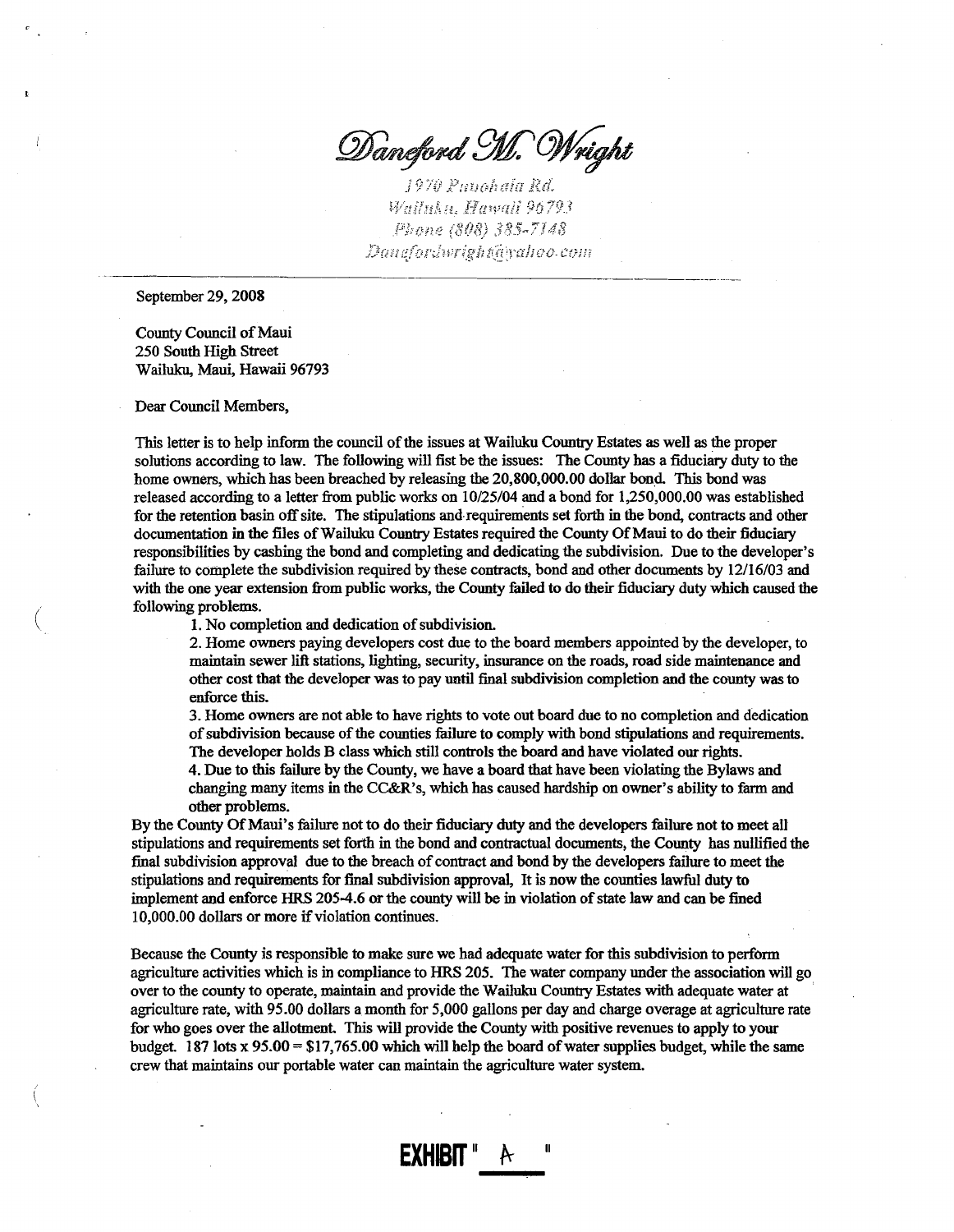Solutions are as follows: I.By the county now accepting and dedicating the roads, park, sewer system, water systems and utilities also any other systems of electric lighting etc. with final subdivision approval. This will correct the counties fiduciary duties to the bond and contractual responsibilities. 2. By enforcing HRS 205-4.6 which is the law due to the breach of contractual stipulations and requirement agreements that the developer failed to do to obtain final subdivision approval. The County will then be in compliance with HRS 205-4.6 which was established and implemented from *06/2003,* This will nullify the association and restrictive documents as stated in the section of HRS 205-4.6, and the County would correct the situation of the home owners with no fault to the County, because the developer did not meet his requirement to the County to obtain the pre final subdivision approval. This will give the County the legal grounds and no one from Wailuku Country Estates will be able to sue.

It is my hope that the County Council looks at this to correct the liability situation the County would be in, I believe that all the solutions I have suggested will be positive ones and would resolve all issues with Wailuku Country Estates home owners and the County can put this to rest without costing the tax payers.

I know the corporation council has a policy not to admit your wrong, but with what I am suggesting will work to the best interest for everyone. What I've suggested will allow the county to be without blame and would put the problem with the developer. I look for the best win win solution to every problem and this is the best and only solution for the County without going into a law suit.

Sincerely,

(

Mr. Daneford M. Wright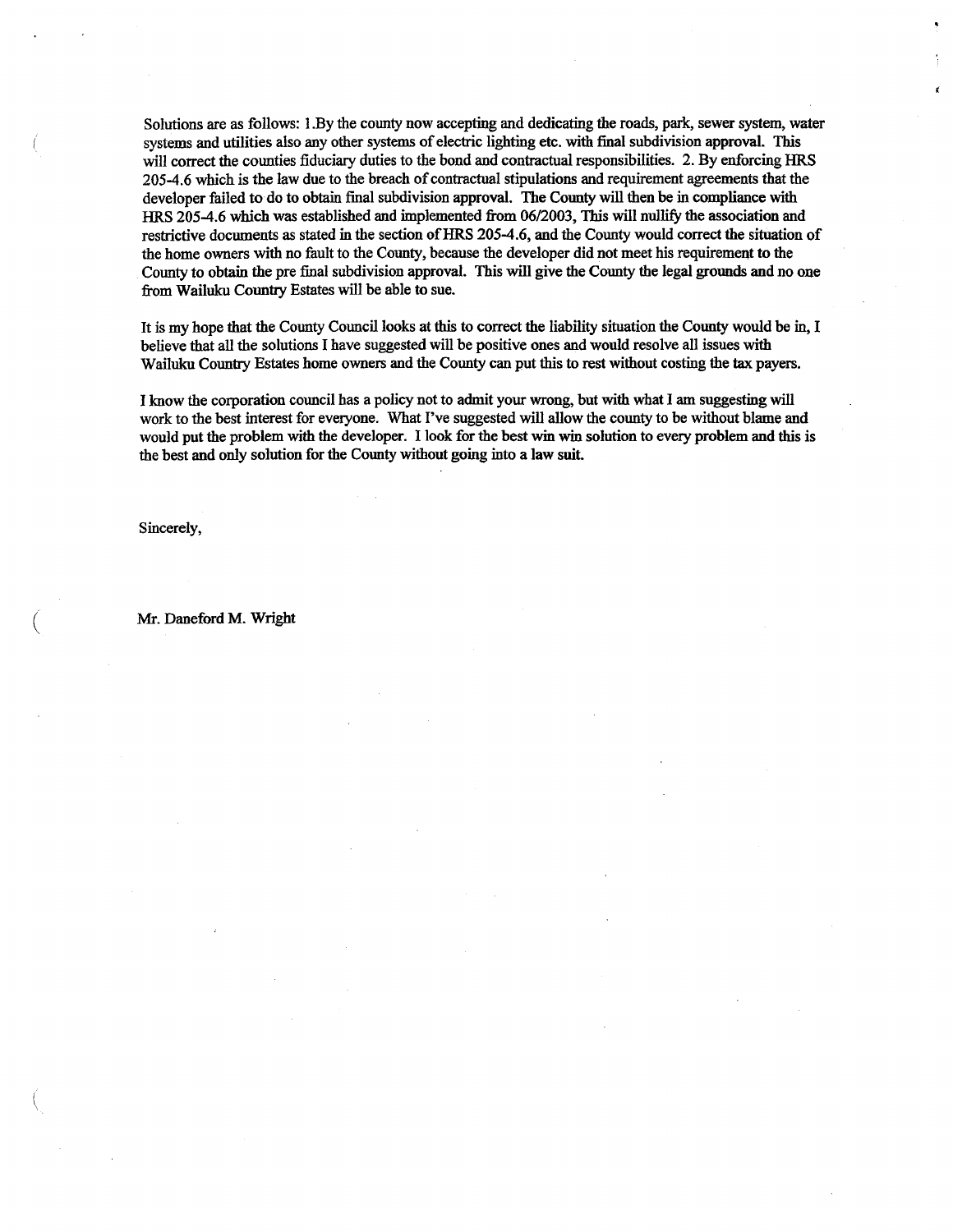| TMK No. |  | $(2)$ 3-3-002:00!      |  |
|---------|--|------------------------|--|
|         |  | LUCA File No. $3.1723$ |  |

### AGREEMENT FOR SUBDIVISION APPROVAL

THIS AGREEMENT, made and entered into this 27th day of December 20 $\frac{02}{100}$ , by and between CGM LLC A HAWAII LIMITED LIABILITY COMPANY whose residence address is Suite 115 270 WAIENO BEACH ROBO,  $\mu$ AILUKU, Hi 96793 and whose mailing address<br>is 7.0. Box 1237 KANULA, Hi 96743

hereinafter called the "Subdivider", and the COUNTY OF MAUI, through its DEPARTMENT OF PUBLIC WORKS AND WASTE MANAGEMENT, and/or its DEPARTMENT OF WATER SUPPLY, hereinafter called the "County",

## WITNESETH :

WHEREAS, the Subdivider has agreed to provide certain improvements for the subdivision of land identified in Land Use and Codes Administration File No.  $3.1723$ and and incorporated herein by reference and made a part hereof and situate approximately 455.498 Acacs (the "Property") and known as WATLUKU COUNTRY ESTATES hereinafter sometimes called the "Subdivision", all in accordance with the rules, regulations, requirements and ordinances of the County of Maui on or before the 16th day of \_\_\_\_ December  $20\frac{03}{1}$ , or such extensions as may be granted by the County; and

**EXHIBIT "** B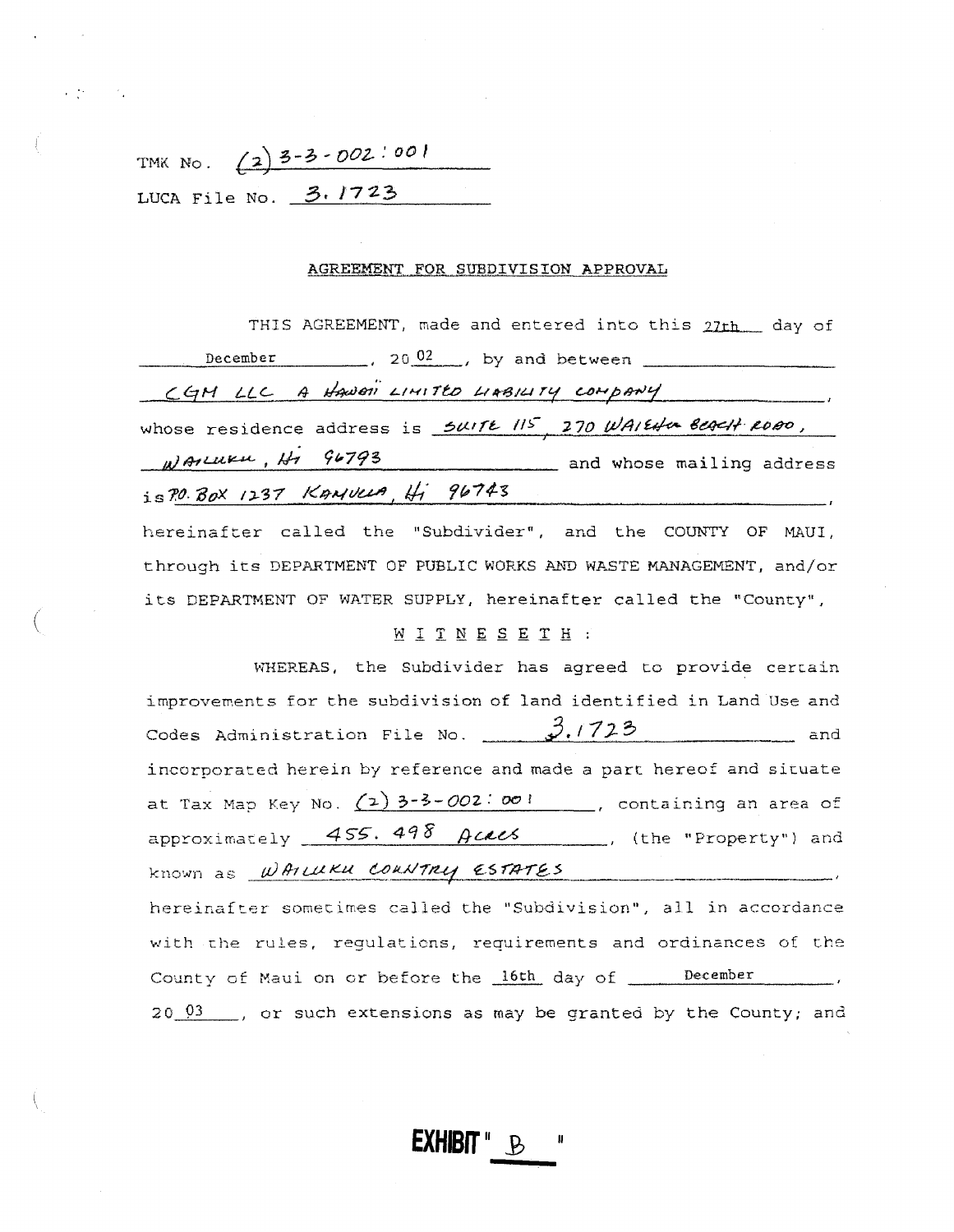WHEREAS, the said improvements are more particularly designated on the approved construction plans of said subdivision, which construction plans *are* incorporated herein by reference and made <sup>a</sup> part hereof; and

WHEREAS, the Subdivider desires to receive final approval of said subdivision in accordance with the subdivision ordinance of the County of Maul by submitting <sup>a</sup> surety bond, certified check, or other approved security to guarantee the construction of said improvements;

NOW, THEREFORE, it is hereby agreed by the parties hereto:

1. That the Subdivider shall complete the abovementioned improvements on or before the 16th day of December Administration File No., construction plans and the rules, 20 03 . in accordance with the above-mentioned Land Use and Codes regulations, requirements and ordinances of the County of Maui and any other applicable law.

I ~.

> 2. That the surety bond, certified check or other approved security in the amount of Twenty Million Eight Hunbred TifousAND AND NO /100 DOLLARS  $(5, 20, 800, 000.$   $00$  .  $\bullet$  ), which accompanies this agreement is for the purpose of guaranteeing that the Subdivider shall construct the hereinabove-mentioned improvements.

> 3. That should the subdivider fail to complete che work required at the time specified, or such extension as may be granted by the County, the County may cause all required work which is

> > - 2 -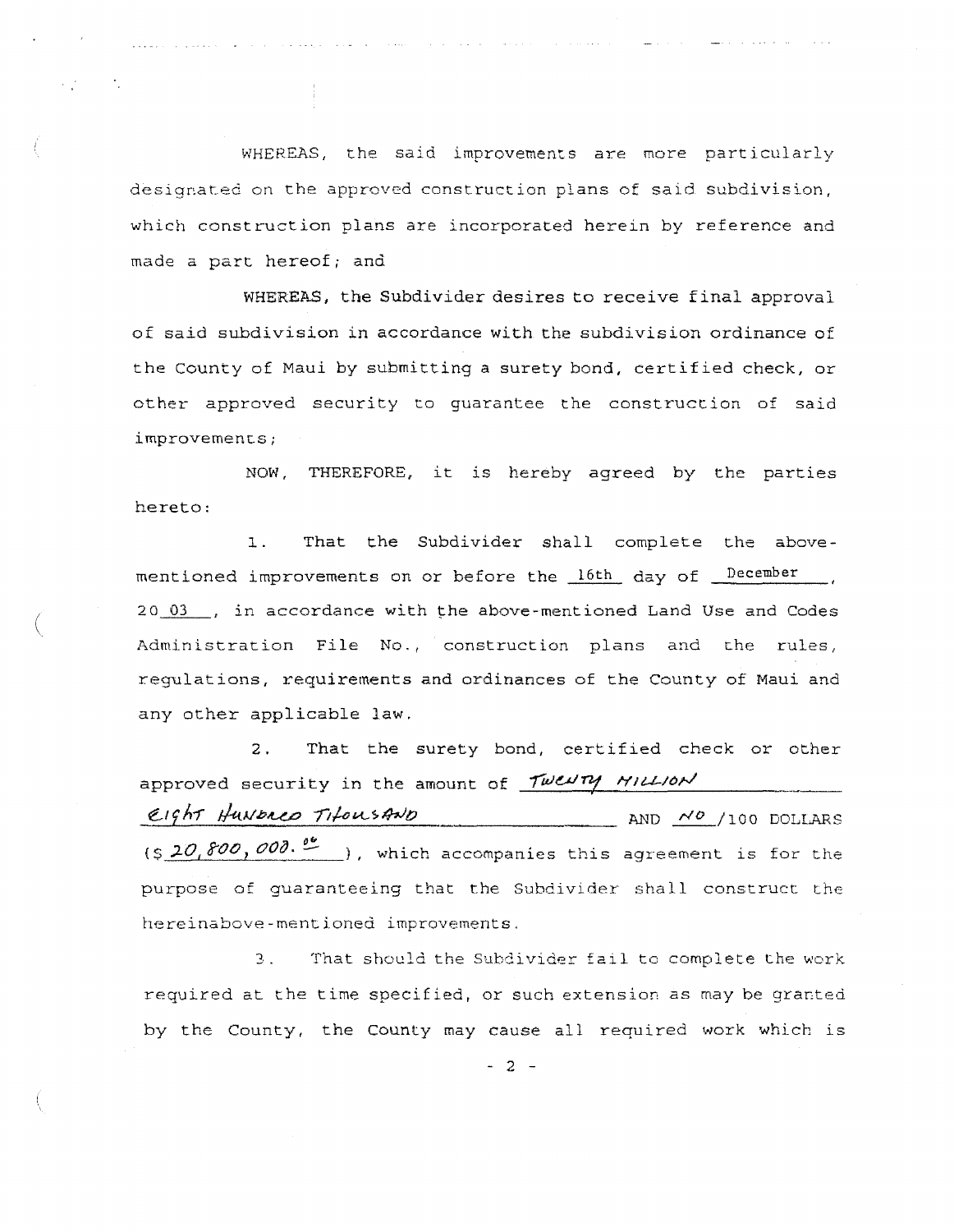unfinished to be completed and shall recover the full cost and expenses thereof from the parties executing the bond and the Subdivider, it being understood that in the event such cost and expense exceeds the amount of the bond or other approved security the Subdivider shall be liable for such amount beyond the limit of such bond or other security.

IN WITNESS WHEREOF, the parties hereto have executed this Agreement on the date first above written.

(

 $\left($ 

SUBDIVIDER:

 $CGM.LLC$  $\mathscr{A}$  $By *Y U U U W And Y Y Y W W W W W W W W W W W W W W W W W W W W W W*$ 

a provincia de

Its *HANAGUL* 

 $Bv$ name: Its

| Βv    |  |  |  |
|-------|--|--|--|
| name: |  |  |  |
| Its   |  |  |  |
|       |  |  |  |

| name: |  |
|-------|--|
| Its   |  |

| Βv    |  |  |  |
|-------|--|--|--|
| name: |  |  |  |
| Its   |  |  |  |

- 3 -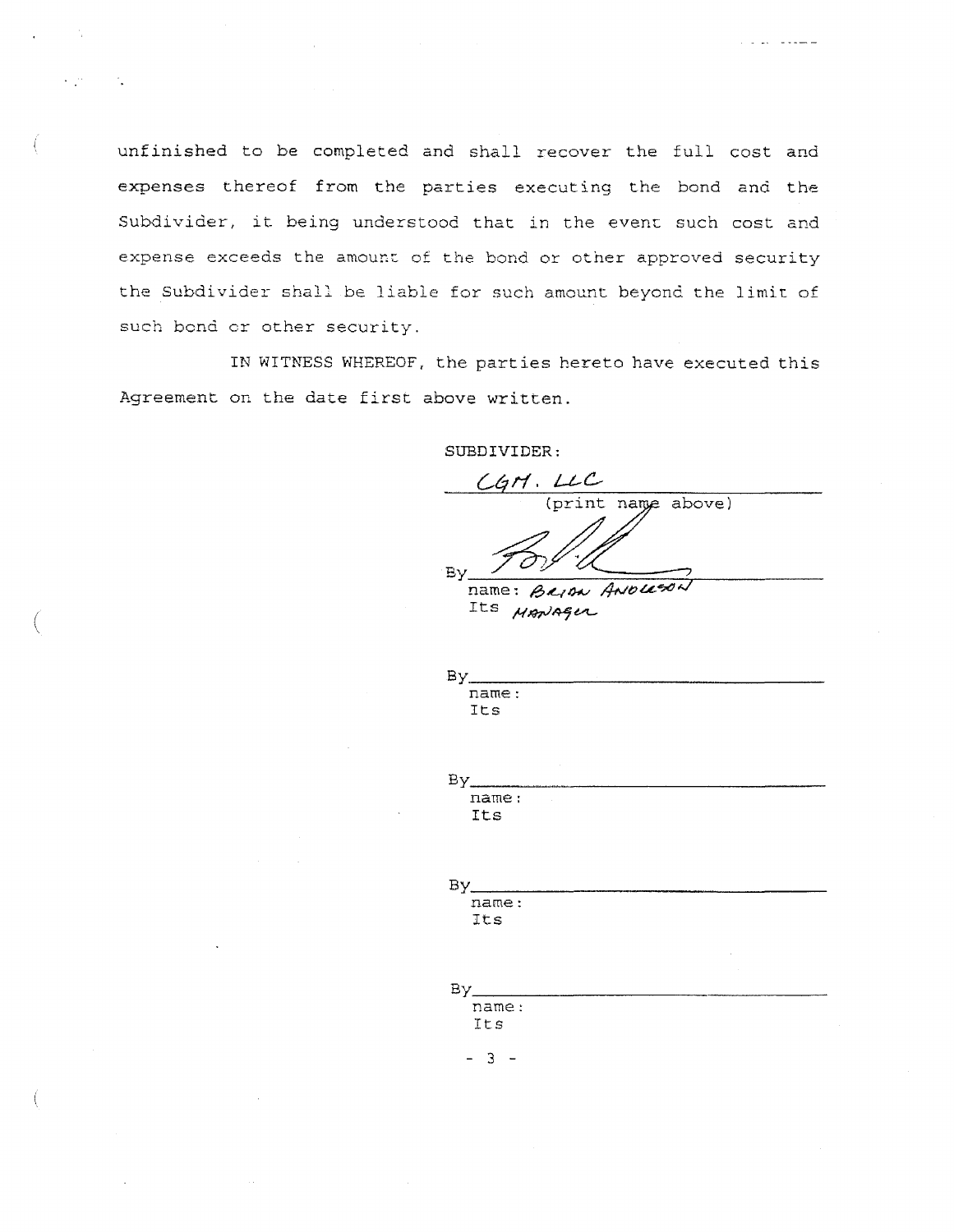$By$ name: Its

COUNTY OF MAUI:

DEPARTMENT OF PUBLIC WORKS AND WASTE MANAGEMENT

ou By. DAVID GOODE

Its Director

# DEPARTMENT OF WATER SUPPLY

AVID R. CRADDICK Its Director

APPROVED AS TO FORM AND LEGALITY:

-ń

regory J. Gameau<br>Seputy corporation Counsel De County of Maui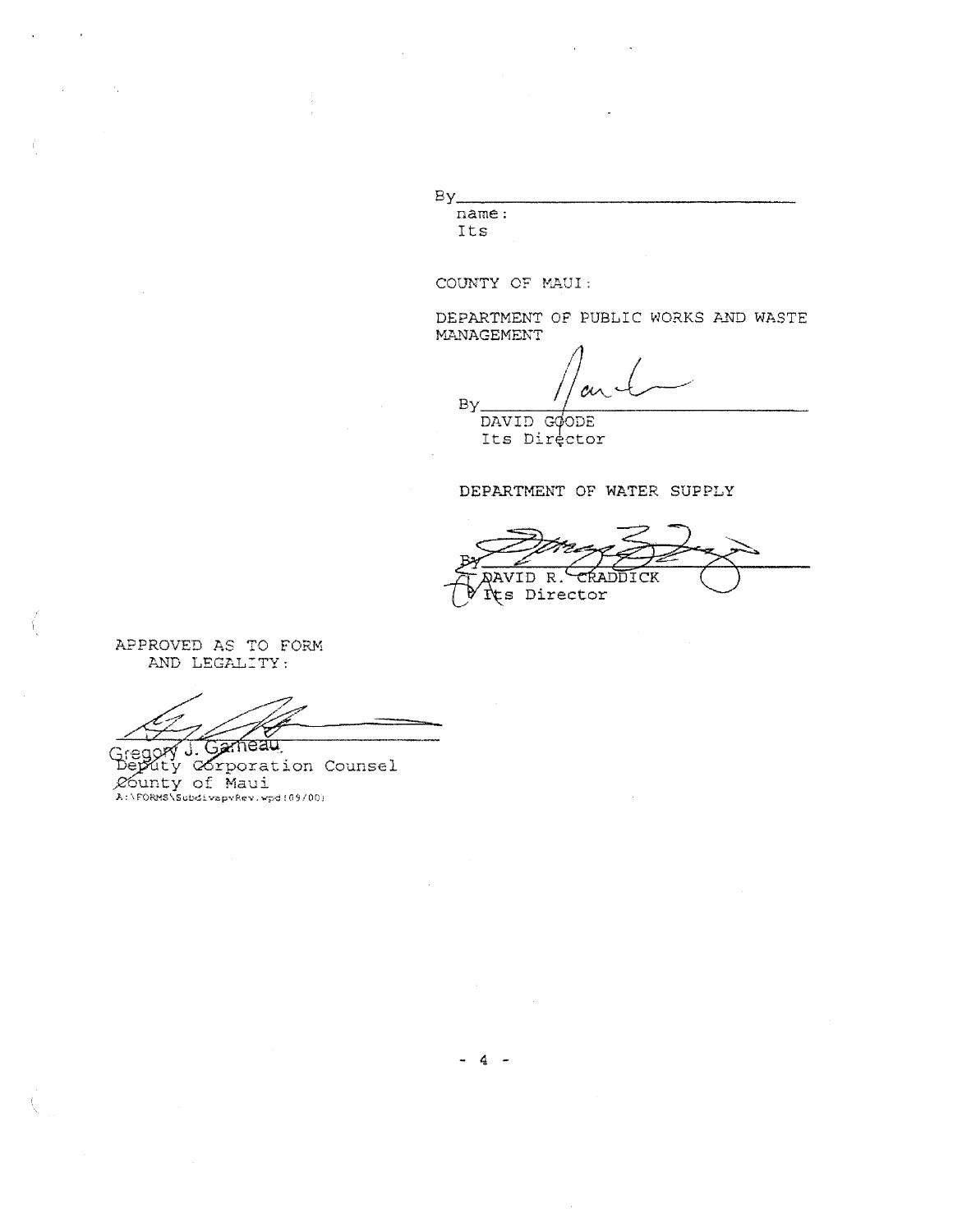**STATE OF HAWAII** 

COUNTY OF MAUI

On  $\overline{D}$  equals  $\overline{D}$  and  $\overline{D}$  and  $\overline{D}$  and  $\overline{D}$  and  $\overline{D}$  before me personally appeared BRIAN A.<br>ANDERSON, to me personally known, who, being by modelly eworm or affirmed did say that such person executed the foregoing instrument as the free act and deed of such person, and if applicable, in the capacity shown, having been duly authorized to execute such instrument in such capacity.

SS:

 $\big)$  $\left\{ \right\}$ 



Signalure: Print Name:

Notary Public, State of Hawaii

My commission expires: NANETTE T. KWON<br>EXPIRATION DATE: AUGUST-1, 2003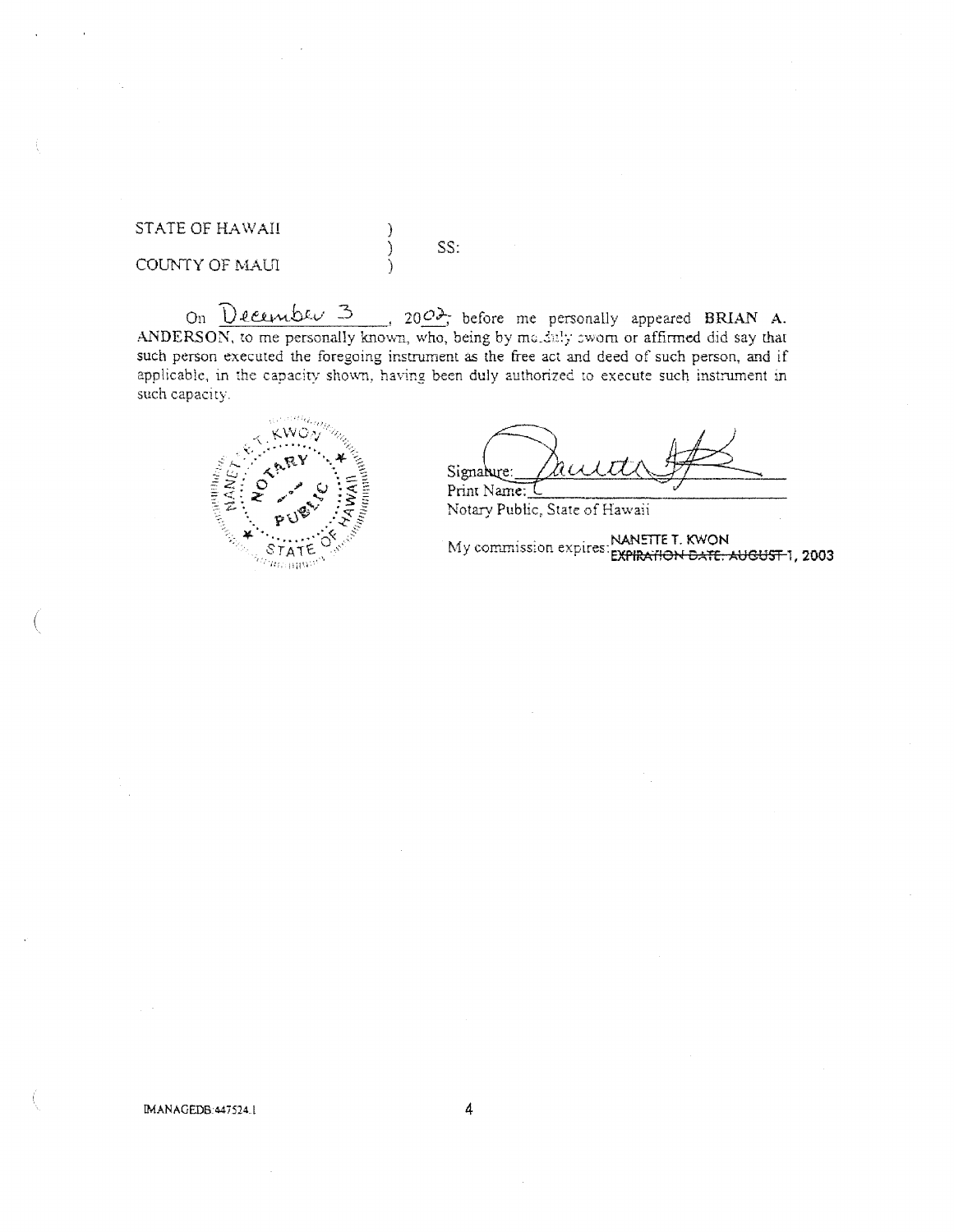STATE OF HAWAII

المستوع

On this \_\_\_\_\_ day of \_\_\_\_\_\_\_\_\_\_\_\_\_\_\_, 20\_\_\_\_\_\_, before me  $\overline{\phantom{a}}$ , to me who executed the foregoing executed the same as personally appeared known to be the person described in and instrument and acknowledged that free act and deed.

S8.

 $\mathcal{Y}$ 

IN WITNESS WHEREOF, I have hereunto set my hand and official seal.

NOTARY PUBLIC, State of Hawaii.

My commission expires:

STATE OF HAWAII  $\rightarrow$  $\sim 100$  $)$  SS.

(

On this \_\_\_\_\_ day of \_\_\_\_\_\_\_\_\_\_\_\_\_\_\_\_\_, 20\_\_\_\_\_\_, before me personally appeared and \_\_\_\_\_\_\_\_\_\_\_\_\_ , to me kno~~ to be the persons described in and who executed the foregoing instrument and acknowledged that they and incomeded the recogning incordential and deed.

IN WITNESS WHEREOF, I have hereunto set my hand and official seal.

NOTARY PUBLIC, State of Hawaii.

My commission expires :

 $-5 -$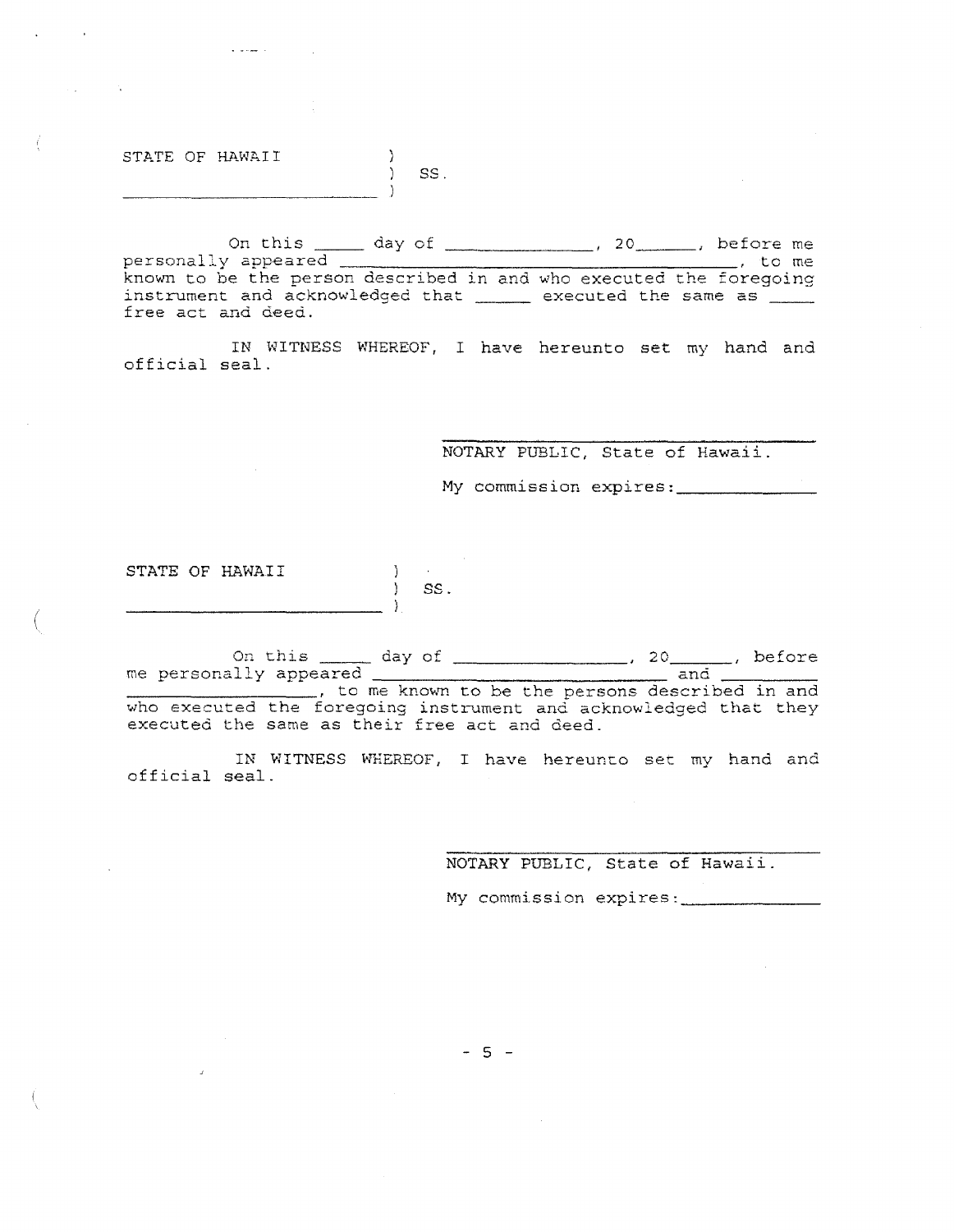| STATE OF HAWAII                                                                                |     |                                              |                   |  |
|------------------------------------------------------------------------------------------------|-----|----------------------------------------------|-------------------|--|
| County of Mani                                                                                 | SS. |                                              |                   |  |
|                                                                                                |     |                                              |                   |  |
|                                                                                                |     | to me personally known, who being by me duly |                   |  |
| sworn, did say that they are the partners of                                                   |     |                                              |                   |  |
|                                                                                                |     | a general partnership organized under        |                   |  |
| the laws of the State of                                                                       |     |                                              | and said          |  |
|                                                                                                |     |                                              | acknowledged that |  |
| they executed the foregoing instrument as their free act and deed<br>as such general partners. |     |                                              |                   |  |

IN WITNESS WHEREOF, I have hereunto set my hand and official seal.

NOTARY PUBLIC, State of Hawaii.

My commission expires:

STATE OF HAWAII  $\overline{ }$ 

where the second constraint is the contract of the second constraint  $\mathcal{S}^{\mathcal{A}}$ 

|                                  |  |  | On this ______ day of |                                              |     |  | before       |
|----------------------------------|--|--|-----------------------|----------------------------------------------|-----|--|--------------|
| me personally appeared           |  |  |                       |                                              | and |  |              |
|                                  |  |  |                       | to me personally known, who being by me duly |     |  |              |
| sworn, did say that they are the |  |  |                       |                                              |     |  | and          |
|                                  |  |  |                       | respectively, of                             |     |  |              |
|                                  |  |  |                       |                                              |     |  | corporation; |

SS.

that the seal affixed to the foregoing instrument is the corporate seal of said corporation, and that said instrument was signed and sealed on behalf of said corporation by authority of its Board of<br>Directors, and the said officers acknowledged said instrument to be<br>the free act and deed of said corporation.

IN WITNESS WHEREOF, I have hereunto set my hand and official seal.

NOTARY PUBLIC, State of Hawaii.

My commission expires:

 $-6 -$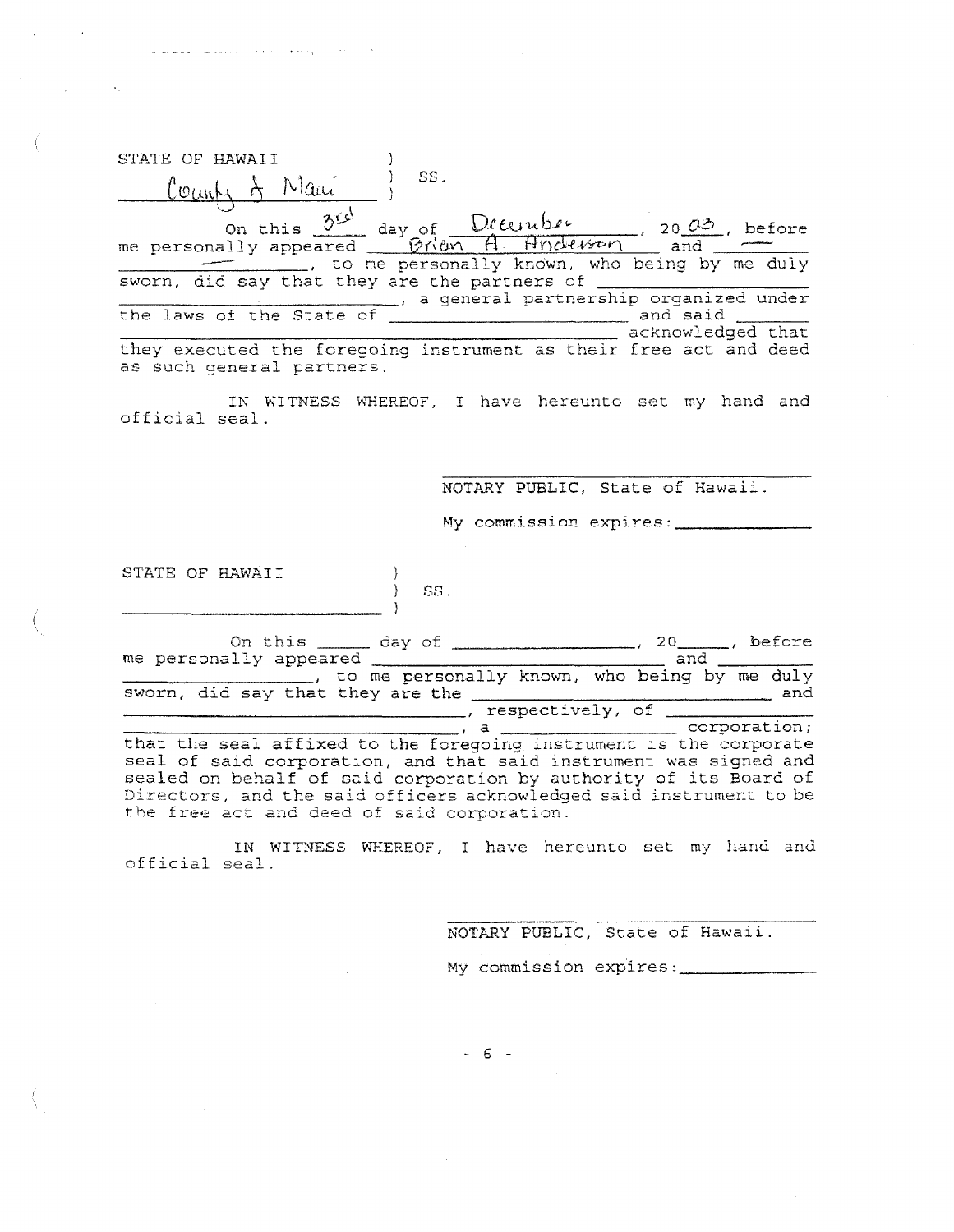#### STATE OF HAWAII J. Ĵ. COUNTY OF MAUI J.

On this day of , <sup>20</sup> , before me personally appeared DAVID GOODE, to me personally known, who being by me duly sworn, did say that he is the Director of Public Works and Waste Management of the County of Maui, a political subdivision of the State of Hawaii, and that the seal affixed to the foregoing instrument is the lawful seal of the said County of Maui, and that the said instrument was signed and sealed on behalf of said County of Maui pursuant to Title <sup>18</sup> of the Maui County Code, the Subdivision Ordinance, and the said DAVID GOODE acknowledged the said instrument to be the free act and deed of the said County of Maui.

SS.

IN WITNESS WHEREOF, <sup>I</sup> have hereunto set my hand and official seal.

### NOTARY PUBLIC, State of Hawaii.

 $\mathcal{A}$  , and  $\mathcal{A}$  , and  $\mathcal{A}$  , and  $\mathcal{A}$ 

**Service** Contractor

My commission expires:

STATE OF HAWAII

COUNTY OF MAUI

(

On this  $\frac{1}{20}$  day of  $\frac{20}{20}$ before me appeared DAVID R. CRADDICK, to me personally known, who being by me duly sworn did say that he is the Director of Water Supply of the County of Maui, <sup>a</sup> political subdivision of the State of Hawaii, and that the seal affixed to the foregoing instrument is the lawful seal of the said County of Maui, and that the said instrumenc was signed and sealed in behalf of said County of Maui pursuant to rules and requlations of the Department of Water Supply, and the said DAVID R. CRADDICK acknowledged the said instrument to be the free act: and deed of said County of Maui.

55.

 $\lambda$ 

IN WITNESS WHEREOF, I have hereunto set my hand and official seal.

NOTARY PUBLIC, State of Hawaii.

My commission expires:

- 7 -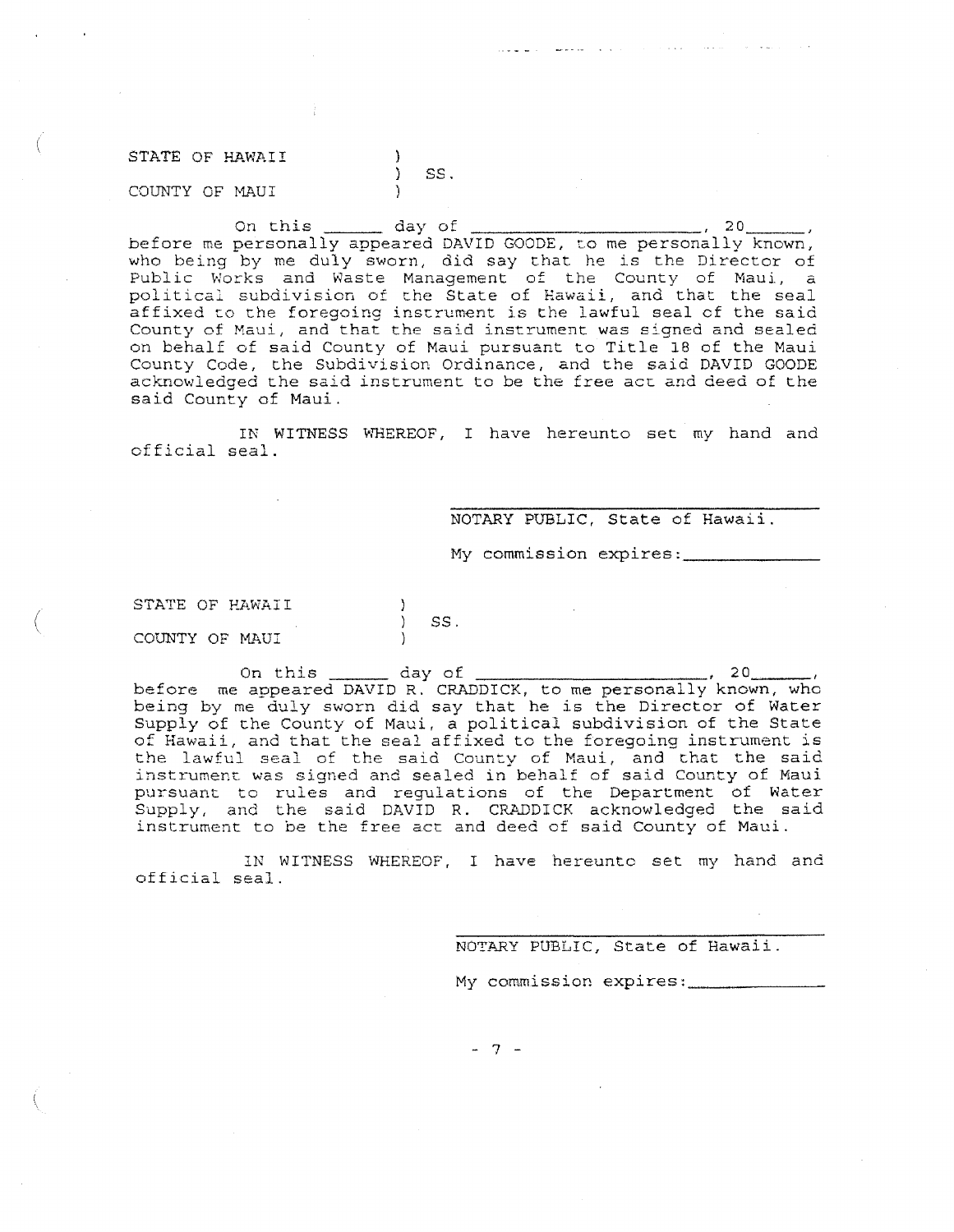#### STATE OF HAWAII COUNTY OF MAUl ) ) ) ss.

 $\mathscr{C}_{\mathbf{z}}$ 

(

On this  $27$ t day of December 2002, before me appeared GEORGE Y. TENGAN. to me personally known, who, being by me duly sworn, did say that he is the Deputy Director of the Department of Water Supply of the County of Maui, a political subdivision of the State of Hawaii, and that the seal affixed to the foregoing instrument is the lawful seal of the Cowny of Maui, and that the said instrument was signed and sealed in behalf of the said County of Maui pursuant to rules and regulations of the Department of Water Supply, and the said GEORGE Y. TENGAN acknowledged the said instrument to be the free act and deed of the said County of Maui.

IN WITNESS WHEREOF, I have hereunto set my hand and official seal.

*UnyunnWells*<br>Notary Public, State of Hawaii

JERRY ANN WELLS My commission expires: 4/19/2006.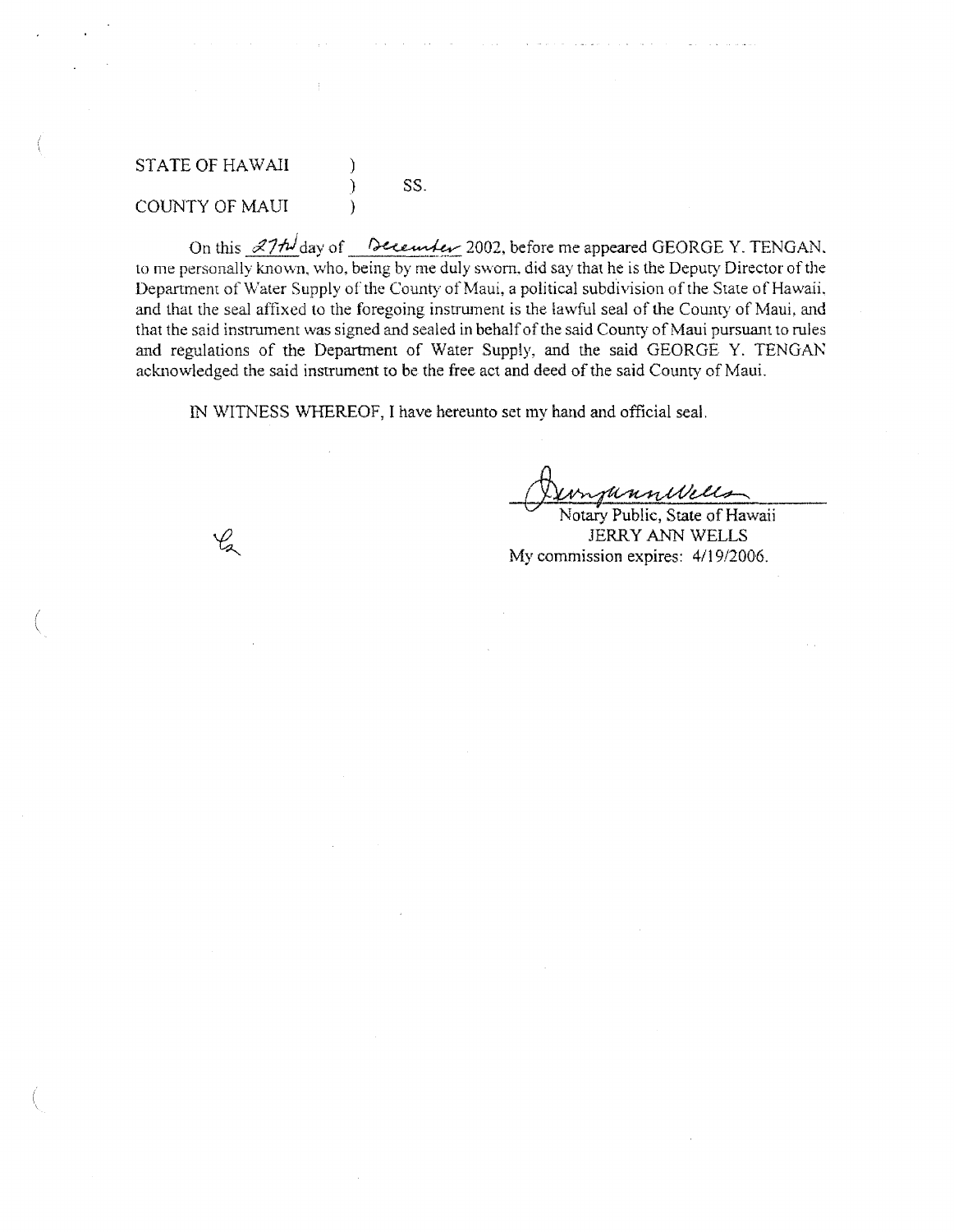and whose post

TMK:  $(2)$  3-3-002-001 LUCA File No.  $\qquad \qquad 3.1723$ 

وكوحتها استداد وخبير وبرداد المراد والمراد وبالمناص الرواد والمناور والمنادر المراد والانتقاد وبالمتحدث

#### SUBDIVISION BOND

KNOW ALL MEN BY THESE PRESENTS:

 $\mathbb{S}^n$  .

CGM LLC That

whose residence address/principal place of business is \_\_\_\_\_\_\_\_\_\_\_ Suite 115, 270 Waiehu Beach Road, Wailuku, HI 96793

and whose post office address is Post Office Box 1237

Kamuela, HI 96743 \_\_\_\_\_, hereinafter called "Principal", and **AMERICAN MOTORISTS INSURANCE COMPANY** 

whose principal place of business is 475 Sansome Street,

San Francisco, CA 94111

office address is No Post Office Box

hereinafter called "Surety", are held and firmly bound unto the COUNTY OF MAUI and/or the DEPARTMENT OF WATER SUPPLY OF THE COUNTY OF MAUI, hereinafter collectively called the "Obligees", their successors and assigns, in the full and just sum of **TWENTY MILLION EIGHT HUNDRED THOUSAND &** --------------------------- AND NO /100 DOLLARS (\$20,800,000.00 ), for the payment of which to the said Obligees, their successors and assigns, well and truly to be made, we do hereby bind ourselves and our respective heirs, devisees, executors, administrators, personal representatives, assigns and/or successors, jointly and severally firmly by these presents.

Signed, sealed, delivered and dated this 20th day of November ,  $20 \frac{02}{100}$ , at  $\frac{1}{20}$  Wailuku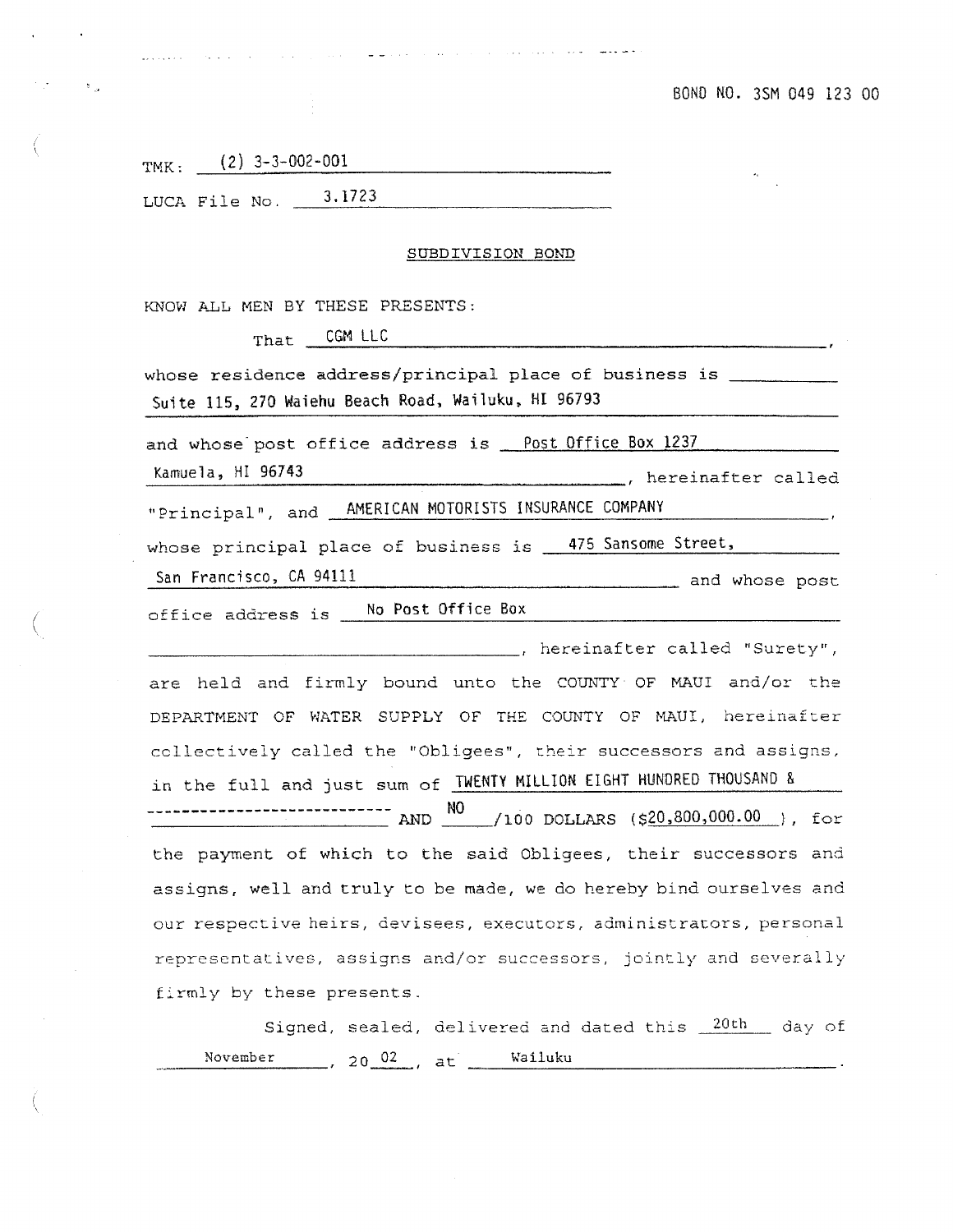THE CONDITION OF THIS OBLIGATION IS SUCH THAT:

WHEREAS, the said principal, as Subdivider, has submitted for approval to the Director of Public Works and Waste Management of the County of Maui copies of a preliminary plat contained in LUCA File No.  $3.1723$  incorporated herein by reference and made <sup>a</sup> part hereof showing the subdivision of land situate at Tax which property is more Map Key No. (2) 3-3-002-001 approximately 456 Acres (2) 2-3-000 containing an area of particularly described in LUCA File No.  $13.1723$ (the "Property") and known as Wailuku Country Estates

WHEREAS, the said preliminary plat has been approved by said Director of Public Works and Waste Management, and ( conscruction plans showing details of improvements proposed to be installed or constructed by the said principal within the said Subdivision have been submitted to and approved by the Obligees, which said construction plans are made a part of this bond the same as though set forth herein; and

**hereinafter called the "Subdivision"; and** 

WHEREAS, the above-named principal has entered into an agreement with the Obligees, dated the 27th day of December  $20 \t02$ , to complete the aforementioned improvements within said subdivision within the time therein specified, or such extenslon as may be mutually agreed upon; and, upon default. the Obligees may cause the same to be completed and recover the costs thereof from the principal, which said agreement is made a part of this bond the same as though set forth herein; and

 $-2 - 1$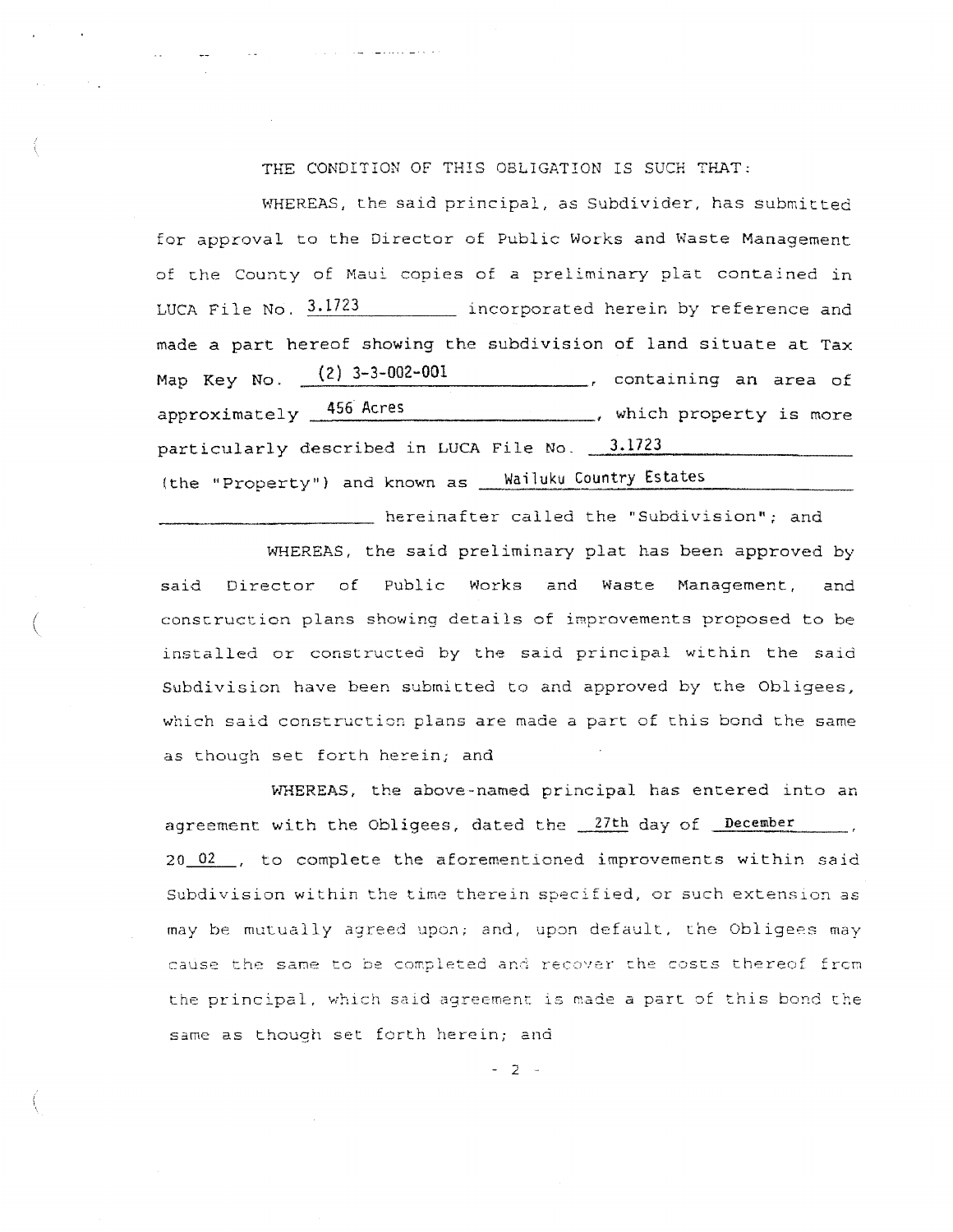WHEREAS, the said principal has applied to the said Obligees for final approval of the subdivision map for recordation;

NOW, THEREFORE, if the above bounden principal shall fully and faithfully do and perform all of the things agreed by him to be done and performed according to the terms of said agreement and shall construct and install all of the improvements within said Subdivision in accordance with the said construction plans therefor on or before the  $16th$  day of  $r = 16th$   $\frac{b^2}{2000}$ , then upon final approval of all said improvements by the Obligees, this obligation shall be void; otherwise, it shall be and remain in full force and effect.

IN WITNESS WHEREOF, the parties hereto have caused these presents to be executed on this <u>27th</u> day of <u>December</u>  $20~^{02}$ .

(

PRINCIPAL:

mame above) *.d* P' ~.--  $B_Y$  (1)  $\alpha$  $\overline{n}$  mame:  $6$   $\rho$ ,  $\rho$   $\rho$ )  $\rho$   $\rho$   $\sigma$   $\sigma$   $\nu$   $\nu$ Its *HANAGIR* 

 $\mathsf{By}$   $\Box$ name: Its

| Έv    |  |  |
|-------|--|--|
| name: |  |  |
| Its   |  |  |
|       |  |  |

- 3 -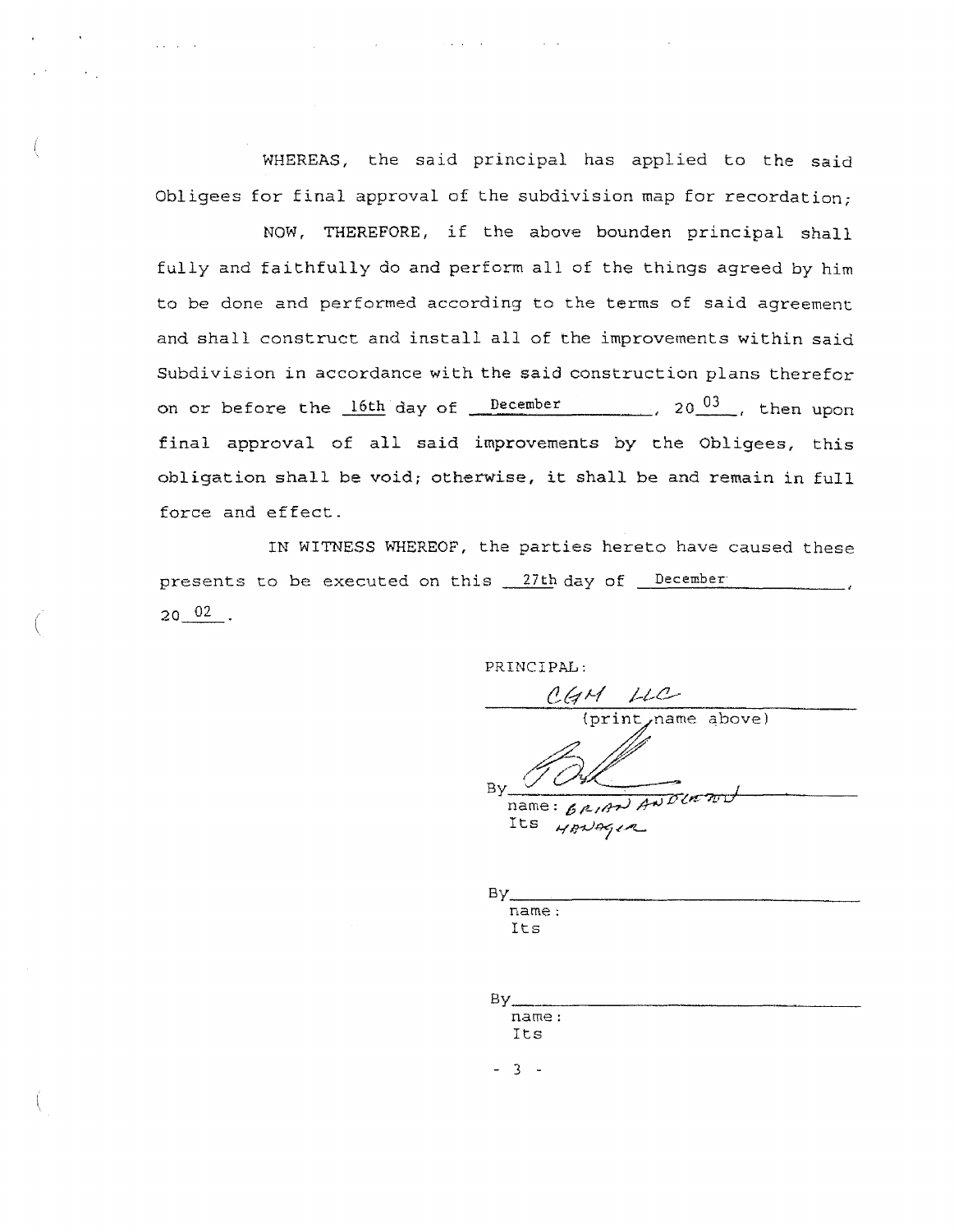SURETY:

AMERICAN MOTORISTS INSURANCE COMPANY

(print name above}

 $B_Y$   $\overrightarrow{p}$  *With* 

name: Francis Wirt<br>Its Attorney-in-Attorney-in-fact

 $Bv$ name:

Its

 $\mathbf{p}_{\mathcal{M}}$ 

By<br>name: Its

APPROVED AS TO FORM AND LEGALITY:

Gregory J. gameau Deputy Crporation Counsel<br>County of Maui A:\FORMS\SubdivbndRev.wpd{09/00}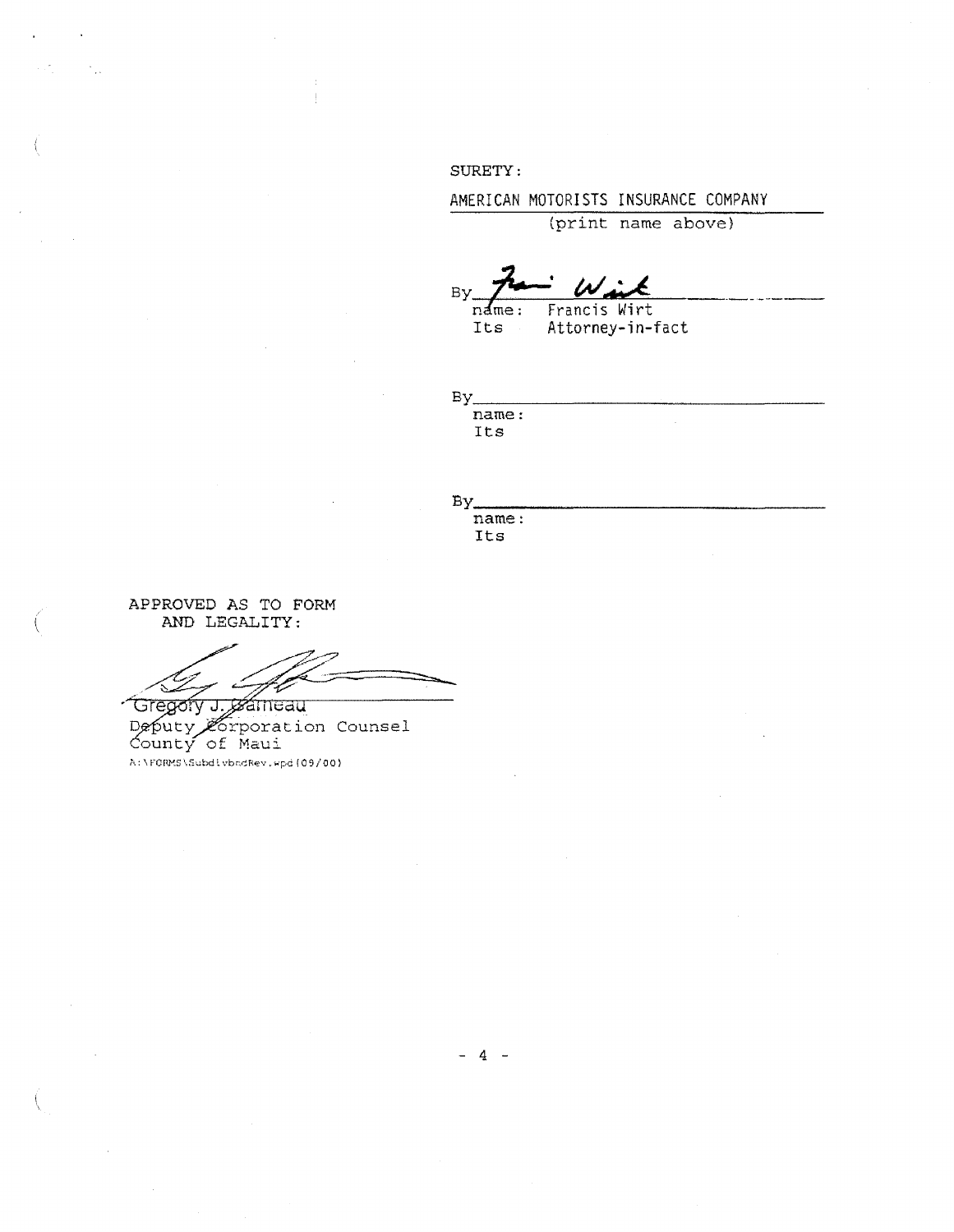STATE OF HAWAII SS. Country of Wavi

on this  $\frac{\partial o}{\partial x}$  day of *November* 1 20  $\ell$ . before<br>me personally appeared *Brian A. Anderson* 1 20 me known to be the person described in and who executed the foregoing instrument and acknowledged that  $h$ e executed the same as  $h/s$ free act and deed.

IN WITNESS WHEREOF, I have hereunto set my hand and official seal.

NOTARY PUBLIC, State of Hawaii.

ANGELA M. RODRIGUES My commission expires: <u>Anuel Museum</u> 2004

STATE OF HAWAII

 $\leq$ 

SS.

 $\lambda$ 

On this day of 20 ne personally appeared 20 and and 20 and 20 and 20 and 20 and 20 and 20 and 20 and 20 and 20 and 20 and 20 and 20 and 20 and 20 and 20 and 20 and 20 and 20 and 20 and 20 and 20 and 20 and 20 and 20 and 20 who executed the foregoing instrument and acknowledged that they executed the same as their free act and deed.

IN WITNESS WHEREOF, I have hereunto set my hand and official seal.

NOTARY PUBLIC, State of Hawaii.

My commission expires: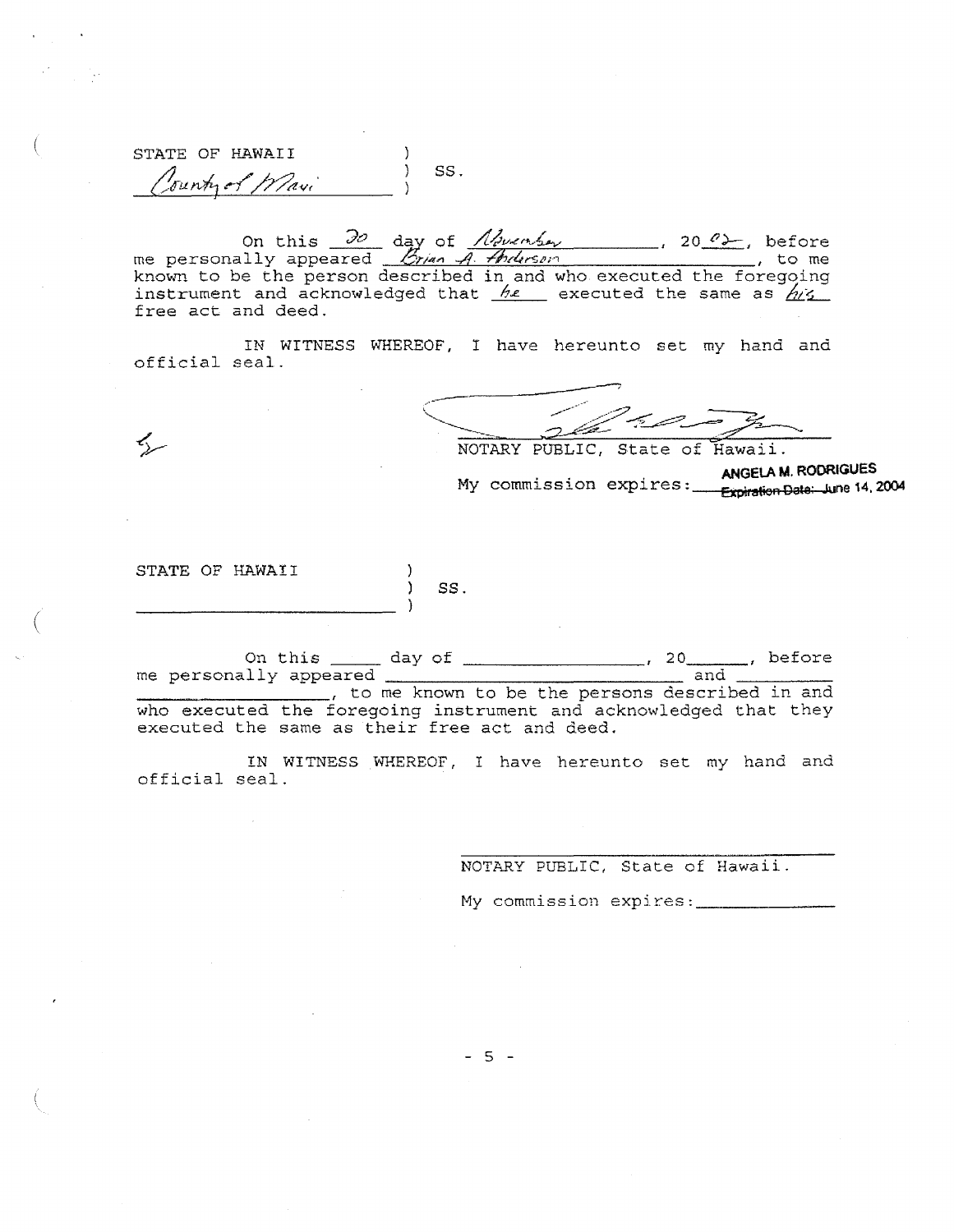STATE OF HAWAII

المتوارد فالمناصب المستقيم والمتحدث والمناد

58.

On this day of , 20 \_ before me personally appeared and \_\_\_\_\_\_\_\_\_\_\_\_\_\_\_\_----,\_, to me personally known, who being by me duly sworn, did say that they are the partners of \_\_\_\_\_\_\_\_\_\_\_\_\_\_\_\_\_\_\_\_\_\_, a general partnership organized under the laws of the laws of the state of the State of and said acknowledged that they executed the foregoing instrument as their free act and deed as such general partners.

IN WITNESS WHEREOF, I have hereunto set my hand and official seal.

NOTARY PUBLIC, State of Hawaii.

My commission expires: \_

STATE OF HAWAII City & County of Honolulu  $\left.\begin{array}{ccc} \rangle & SS. \end{array}\right.$ 

(

On this  $\frac{2nd}{dx}$  day of December , 2002 , before me personally appeared Francis Wirt and True and True and True ... sworn, did say that *xxxxxxxxx* the <u>Attorney-in-fact</u> :s: xxxx *n* ------------------------------------ , respectively, of AMERICAN MOTORISTS INSURANCE COMPANY , an Illinois (and Internation) that the seal affixed to the foregoing instrument is the corporate seal of said corporation, and that said instrument was signed and sealed on behalf of said corporation by authority of its Board of Directors, and the said officers acknowledged said instrument to be the free act and deed of said corporation.

IN WITNESS WHEREOF, <sup>I</sup> have hereunto set my hand and official seal.

 $\overline{\phantom{a}}$ 

NOTARY PUBLIC, State of Hawaii.<br>First Judicial Circuit, Arlene A. Tanaka My commission expires: 2/27/2004

 $L$  s.

- 6 -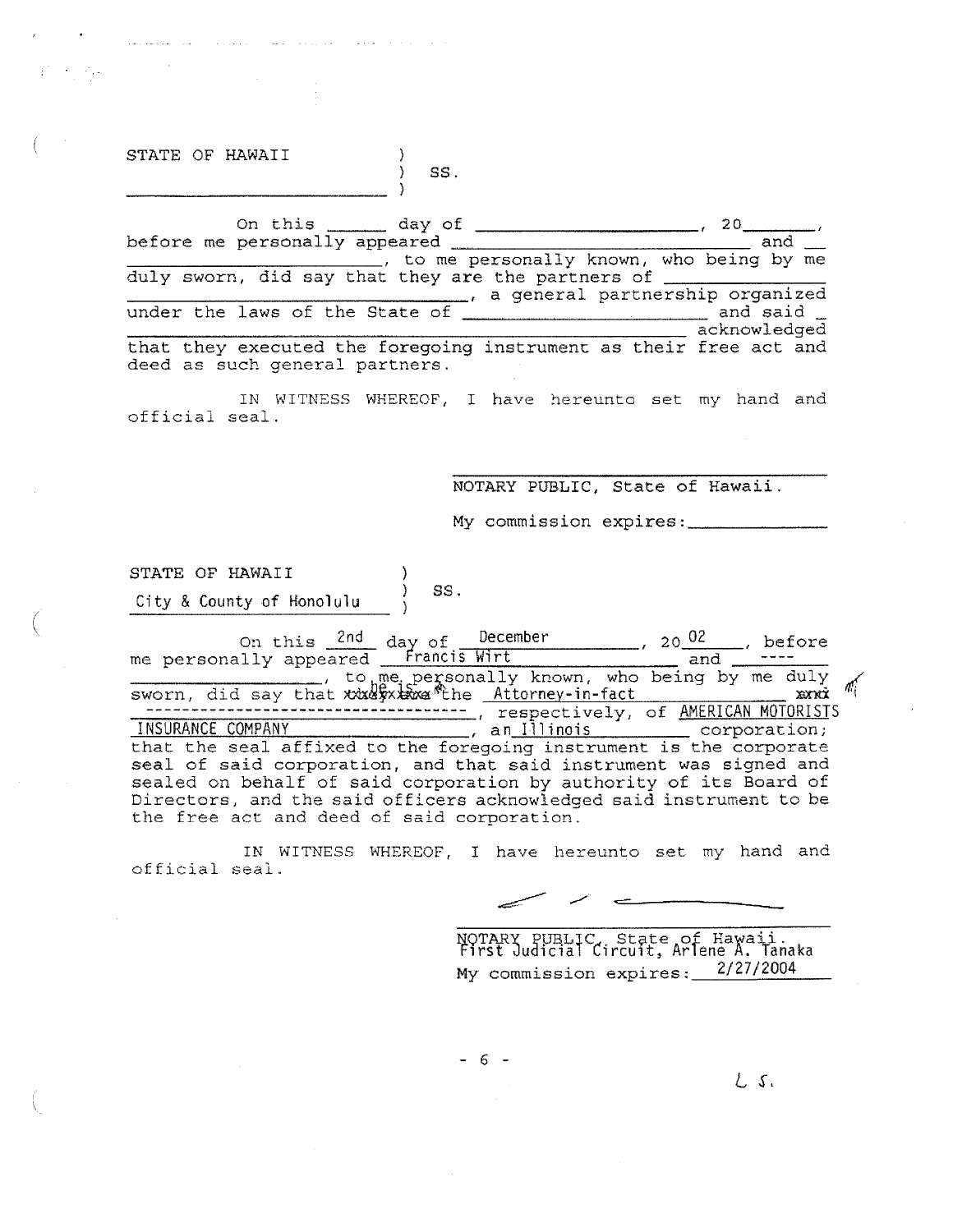# STATE OF HAWAII CITY & COUNTY OF HONOLULU

SS.

) ) )

On this 2nd dayof December , 2002 before me appeared Francis Wirt, to me personally known, who, being by me duly swom, did say that he is the Attorney-in-Fact of the AMERICAN MOTORISTS INSURANCE COMPANY, a corporation of the State of Illinois, duly appointed under Power of Attorney dated the  $29<sup>th</sup>$  day of November, 2001 which power of attorney is now in full force and effect; and that the seal affixed to said instrument is the corporate seal of said corporation and that said instrument was signed on behalf of said corporation under the authority of its Board of Directors and said Francis Wirt, acknowledges said instrument to be the free act and deed of said corporation.

 $\overline{\phantom{a}}$ 

Arlene A. Tanaka Notary Public STATE OF HAWAII First Judicial Circuit My commission expires: 2/27/2004

، ک سا